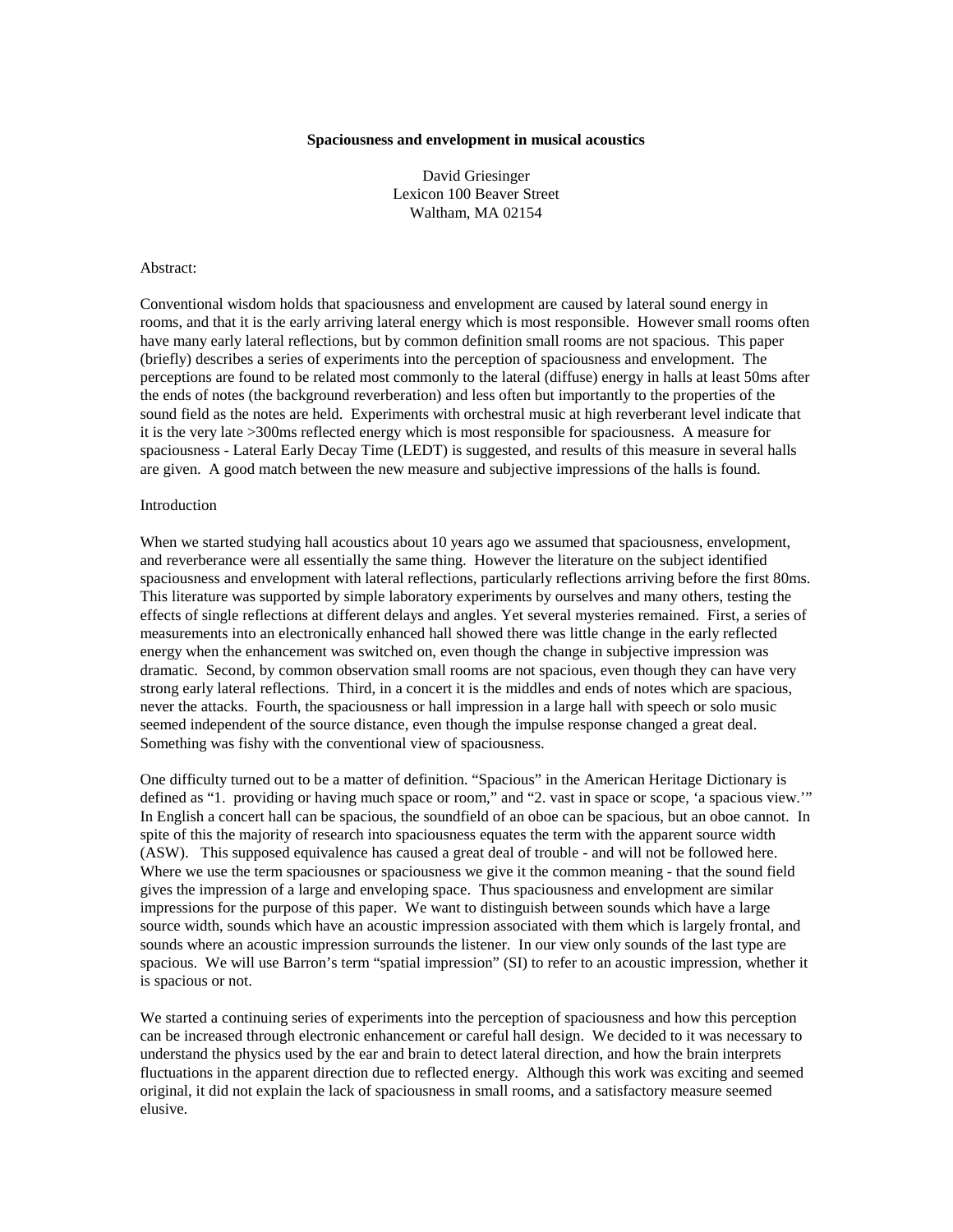To arrive at a more satisfactory solution we found we had to combine the work on lateral localization with two other concepts. The first of these involves the properties of musical sounds. Musical sounds very seldom resemble the impulse response we typically measure. In fact, the impulse response is misleading when we try to understand spaciousness and ASW. The ear must cope with sound events as they arrive, and these are ordinarily not impulses. With speech the sounds are phonemes, with music they are notes. Such events have onsets, pitch, timbre, loudness, and endings. When sounds are strung together to form music or speech there are spaces between notes and phonemes. ASW by definition is a property of horizontal localization, and localization depends on the attacks of sounds. To understand ASW we must look at the properties of sound onsets and how the ear uses them to determine localization. But ASW and spatial impression are different. To understand SI we must look at how acoustics alters the pressure at our eardrums during the spaces between sounds, and also during the middle and ends of sounds. We must look at how the brain organizes sound events into related streams. Our goal is to find how the ear interprets the alterations, particularly how the ear interprets fluctuations in the interaural intensity difference (IID) and the interaural intensity difference (ITD.) The impulse response by itself is only a tool to this end.

The second key concept is the sonic background. We found in (18) that the perception of reverberance in music and speech arises from a brain function involved with the perception of distance. The brain processes incoming sound into a foreground stream - the part which holds the information content of the signal - and a background stream. The background stream can contain many different parts - in a forest for example it might contain wind or water noise, as well as general chirps of animals or airplanes. It is perceived by our brains as continuous, and the loudness of foreground sound is compared to the background as one measure of the source distance. In a reverberant environment the background is the reverberation. When a musical note ends, there is a time delay between the ending of the note and the start of the loudness integration for background. The time depends on the individual. It is at least 50ms long, but the sensitivity to the background increases as delay increases, up to a maximum at about 160ms. Where the musical material which creates the background is not highly masking the loudness of the background is absolute - it does not depend on the loudness of the foreground. This explains the observation that hall impression on speech or solo music can seem independent of the distance to the source. With orchestral music, the time delay before reverberance is particularly audible after the end of a note is further increased by several factors, including the tendency of music to mask its own reverberation. We have found that for most music, 350ms is an appropriate time delay.

The final piece of the puzzle was to realize that envelopment and spaciousness are in fact closely related to reverberance. If you can't hear the reverberance you do not perceive the hall as spacious. However, it is the lateral or diffuse component of the reverberation which matters. Reverberation from the front or overhead is not perceived as spacious. From this data a new measure both for reverberance and for spaciousness is suggested - the lateral EDT, or LEDT

### Laboratory experiments with multiple reflections

For several years we have been investigating the perception of reflections and reverberation using headphones. The apparatus consists of sound sources of pink noise, pink spectrum clicks, speech, and music. These sources pass through a 48dB/octave variable band pass filter, and then to a commercial digital signal processor. The processor includes a program "Binaural Simulator" which adds reflections and reverberation to the incoming sound.

In these experiments the incoming sound is monaural. It is directed equally to both ears to form the direct sound image. Lateral reflections are simulated by adjustable attenuators and delays. The reflections are lateralized through a combination of interaural delay and a low pass filter. The output of one attenuator and delay is directed to one earphone, and an additional delay and a single pole low pass filter is added before the reflection is connected to the other ear. An additional delay of 750us and a low pass of 4kHz is effective in lateralizing the reflection. Using this simulator the delay and level of up to six reflections, 3 on each side of the listener, can be adjusted in real time. The simulator also allows reverberation with many different time profiles to be added to the sound (26,27).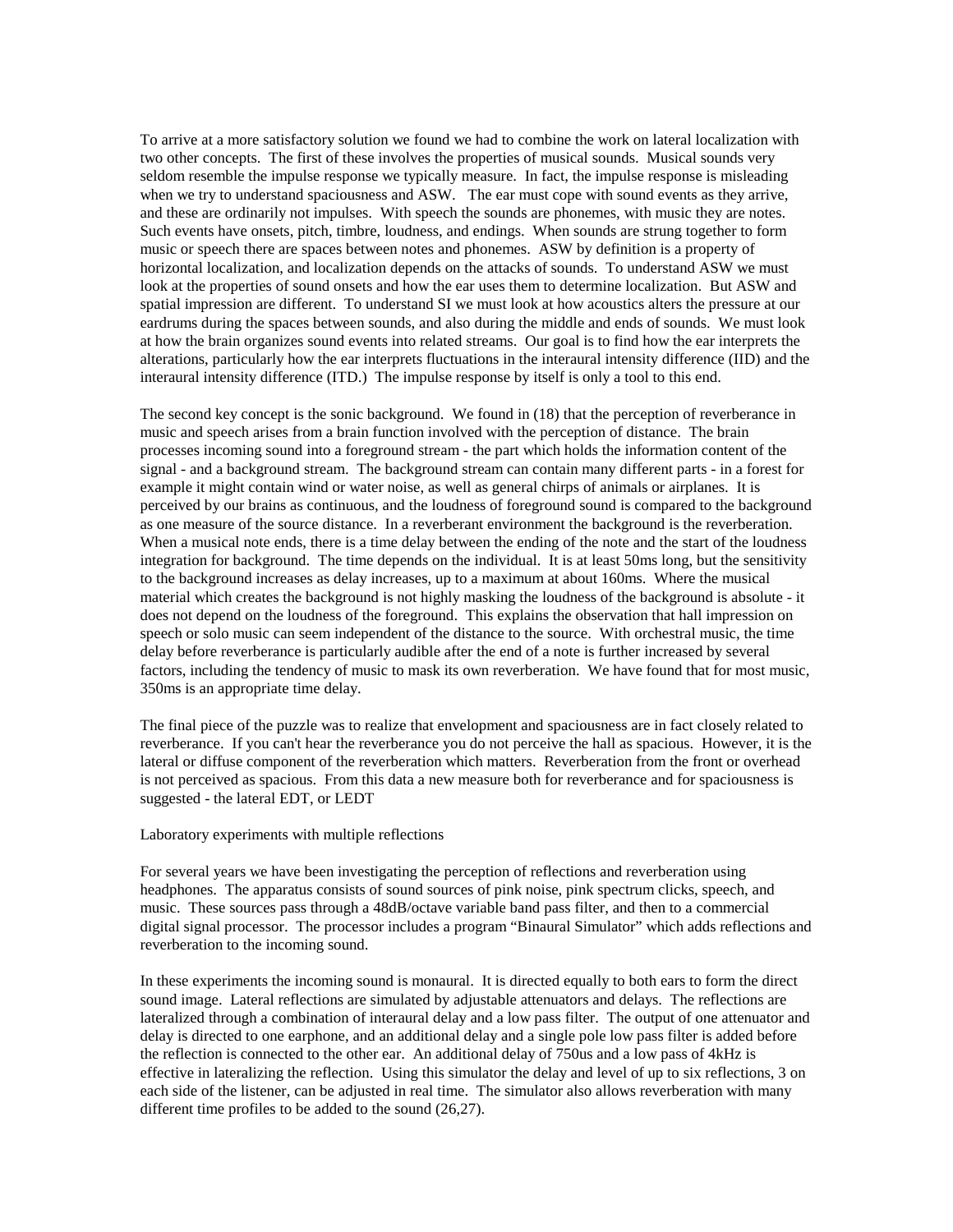Lateral reflections with band limited pink noise

We have used this simulator many times over the last few years to experiment with both reflections and reverberation. When noise is used as a source, and the bandwidth is either broadband or includes only frequencies above 300Hz, the results closely follow previous work by Keet, Barron, Schubert, etc. Lateral reflections with delays greater than about 10ms produce a sense of surround which is distinct from the central image. The threshold for the surround impression is about 20dB below the direct level, and when multiple reflections are used it is the total energy which determines both threshold and loudness. Thus when you combine several reflections each of which is below audibility the result may be audible if the total energy is greater than -20dB. With noise there is very little change in the spatial properties of the sound as the reflection delay is increased beyond 10ms. The impression is always of a sharp central source in the presence of a surround field. The impression is constant until a single reflection is within 3dB of the direct energy, at which point the apparent width increases and the position of the direct sound shifts toward the reflection. ASW is a poor description of the effects of reflected energy on a noise signal above 300Hz. The impression is of a sharp sound source in the presence of a surround. When noise is limited to frequencies below 300Hz the results are similar, but more delay is required for the surround effect.

### Discussion of noise experiments

It is our belief that the surround impression depends on a fluctuation in the interaural intensity difference (IID) and the interaural time difference (ITD). The fluctuation is the result of interference between the direct sound and the reflected sound at the two ears. (21) expresses these fluctuations as a fluctuations in the "pseudoangle" the position a source would have from the measured IID and ITD if the ear were able to follow rapid movement. In the case of the noise experiments described above the fluctuation in both the IID and the ITD pseudoangles are small until the reflected energy is within 3dB of the direct energy. As a result, the apparent width of the source stays sharp, broadening only when the total reflected energy becomes large.

With this understanding of the origin of spaciousness it becomes possible to predict how different types of continuous signals and source angles will be perceived. We must only consider how the reflected sound interferes with the direct sound to cause fluctuations in the ITD and the IID. A simple argument predicts the observed dependence of SI with source angle, and the observed dependence of SI on vibrato and tremolo in musical tones. See (21). The observation that with pseudorandom noise spaciousness requires a longer time delay at low frequencies than at middle and high frequencies is provocative and not entirely understood at this time. A similar increase in the needed delay for spaciousness at low frequencies was noted by Schultz (42).

Noise signals are perceptually continuous - they form a single (although lengthy) event. The surround can be perceived separately - it can have a different timbre for example, and it can have different spatial properties. However the surround and the direct signal are bound together. For noise from 300Hz to 2000Hz, if the level is varied the spatial properties remain the same. ASW (if any) is independent of the loudness of the sound, and so is the impression of the surround. However when the noise includes significant low frequencies, as the level increases the spaciousness increases, sometimes dramatically. Hidaka and Beranek (30) explain this effect through the well known increase in threshold of audibility as frequency decreases. If the reflected energy is below audibility it will not be heard, and it will not produce spaciousness. The surround associated with noise signals is the spatial impression we refer to as "continuous spatial impression", or CSI. It can be enveloping when it is strong, but is not always "spacious". It may be relatively independent of the loudness of the source, particularly at frequencies > 300Hz. CSI is depicted visually in figure1b.

Experiments with band limited music and speech as sound sources.

An advantage of an easily adjusted experimental apparatus is that sometimes you find something unexpected while just playing around. We made such a discovery while trying to determine the reflection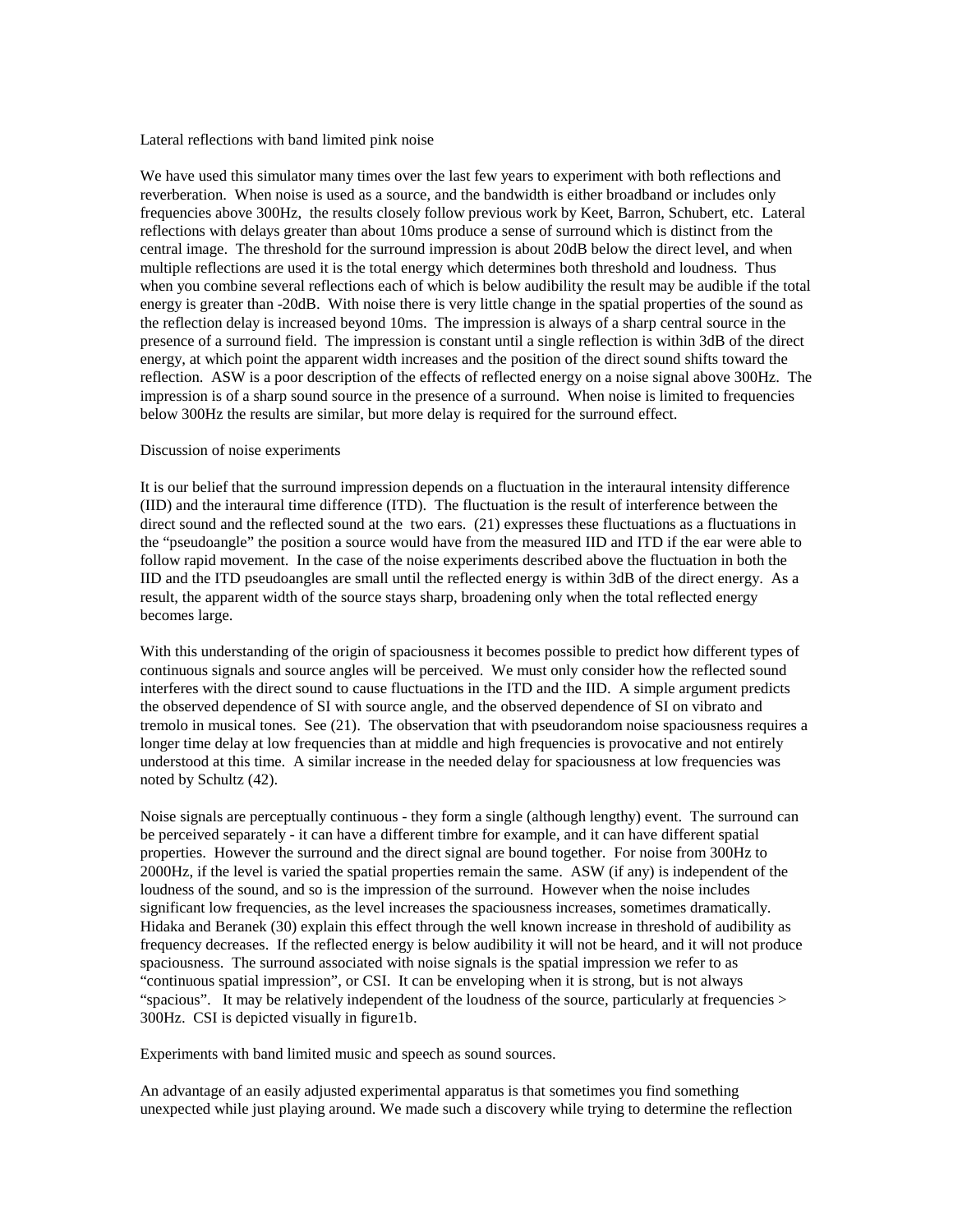delays and amplitudes needed to broaden the sound image above 300Hz. We used speech as a source. It was found that reflections with delays less than 20ms can broaden the source - but the degree of the broadening depended on the rise time of the particular phoneme. See figure 2. In general if a strong lateral reflection arrived during the rise time of the phoneme the image was broadened, otherwise it was unaffected. This was the expected result - we believe ASW depends on the repeatability of the ITD during event onsets, both across third octave bands and between different elements of a foreground stream. There is considerable neurological evidence for the importance of the rise time of sound events. It is possible to find nerves which fire only on the rise of events, with a firing frequency which depends on the rise time. That there would be strong evolutionarly pressure to use the onset of a sound event to determine localization seems obvious. The ITD of the onset is unlikely to be contaminated by reflections.

However, while moving the delays around we noticed that there was a dramatic change in the surround impression when one or more of the delays exceeded 50ms. With speech a single reflection with less than 50ms of delay does not produce a sense of surround. Although a spatial impression is produced the apparent placement of this impression is frontal - closely associated with the direct sound but not changing the apparent width of the source very much. As the delay time is increased an abrupt change in the impression occurs at about 50ms. Single reflections with a greater delay begin to become separable from the direct sound. With a single strong reflection one is aware of a separate sound event, and can sometimes localize it independently. With multiple reflections arranged semi uniformly from 10ms to more than 55ms discrete echoes are not audible, and the impression becomes that of a sharp source in the presence of a fully enveloping surround. When all the reflections are less than 50ms the spatial impression is frontal. When the sound source has slow note onsets - such as legato strings - this reflection pattern also produces considerable source broadening (ASW). However the spatial impression remains frontal.

Table 1: Two sets of reflections: set A is frontal, set B is spacious.

| Set A:                                    | $\mathbf{H}$ . | 2L 3L 4R 5R                                |  | 6R. |
|-------------------------------------------|----------------|--------------------------------------------|--|-----|
| levels                                    |                | $-10dB - 10dB - 10dB - 10dB - 10dB - 10dB$ |  |     |
| delays 11.39 24.71 41.26 5.49 22.79 47.92 |                |                                            |  |     |
| Set B:                                    |                |                                            |  |     |
| levels                                    |                | $-10dB - 10dB - 10dB - 10dB - 10dB - 10dB$ |  |     |
| delays 11.39 24.71 54.99 5.49 22.79 59.32 |                |                                            |  |     |

This observation was tested with 6 listeners, 5 of whom heard the effect strongly. The sound source was speech limited to 300Hz to 2000Hz. One subject (af) said "Set A sounds like a voice in the presence of a public address system which is located in the front of a room. Set B sounds like you are in an airport, and the speakers are all around you." The subjects were also asked to start with set A and increase the delay of the last reflection until the sound shifted from frontal to surrounding. The five subjects who could hear the effect selected delays between 52 and 60ms. The subjects were then retested with chamber music as a sound source. All found hearing the difference between the two sets more difficult, but claimed the difference did persist. All listeners reported that with noise as a source, set A and B were spatially identical. One of the subjects then increased the average delay of the reflections, and found that the same surround impression could be generated with ~6dB less total reflected energy when the reflections varied in delay from 35 to 100ms, when compared to set B. With set A this subject said the "frontal" localization of the SI was preserved until the direct sound was about 10dB less in energy than the total reflected energy. Below this level ASW was very high. The sound seemed to come from opposite sides of the head, but the effect was not spacious.

## Discussion of speech experiments

To understand the speech experiments we must consider the ability of the hearing mechanism to sort incoming sounds into groups. Sorting requires a certain minimum separation in both time and frequency. The original meaning of the Haas effect is related to there being a minimum time between two sounds before the ear can ascribe them to separate sound events. If two sounds arrive within 50ms of each other they are almost always combined into one event by the ear. Since the direct sound is strongly localized, and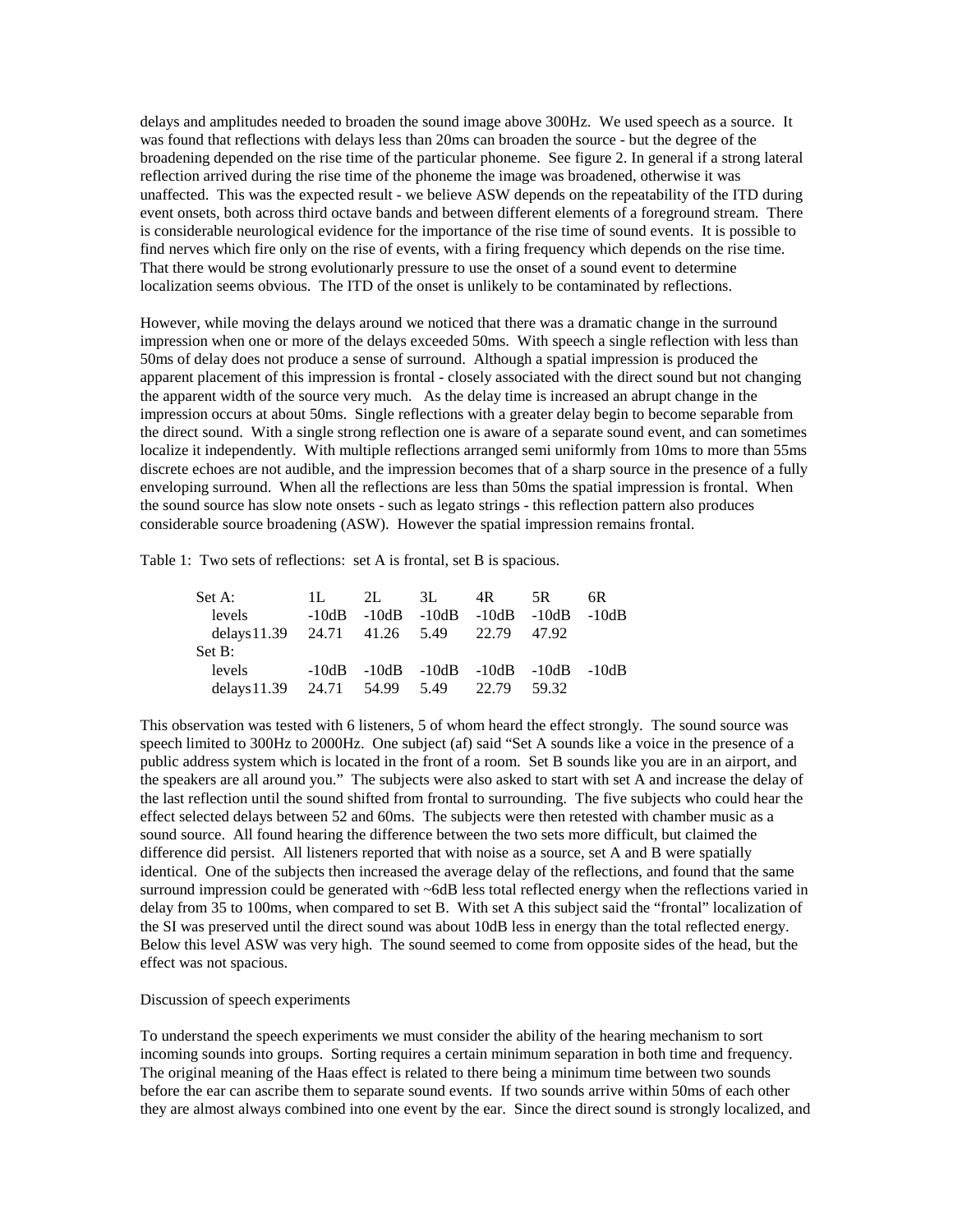the early reflected energy is bound to it perceptually, the surround effect which would otherwise be created by the fluctuating IID and ITD during the first 50ms is inhibited. A spatial effect is perceived, but it is frontal and not particularly strong. This is the spatial impression we called EHS in an earlier paper (25), and we refer to it as ESI in this paper. It is depicted in figure 1c. This is the spatial impression of small rooms.

Small rooms generate most of their reflected energy within the first 50ms. Thus the spaciousness they generate is ESI, and not the spaciousness associated with the sonic background. A very reverberant small room does produce a sonic background, but the impression is not very spacious. ESI has its uses. Both Beranek (4,5) and the author (25) note that without some energy arriving before 50ms the sound in a hall is too sharp and direct. The author finds there is an optimum level for the very early energy of about -6dB relative to the direct sound. This is also true in recorded music. When a microphone is close to a performer a "too focused" sound can result. Leakage to additional (stereo) microphones at about a -6dB level, or deliberately arranging lateral reflections can eliminate the problem.

### The sonic background

In previous work we (18) studied the loudness of reverberation, and discovered that the results could be explained by postulating that the brain contains a "background detector" a neural circuit which keeps track of the loudness of the background between sound events. Such a detector is useful in determining the distance of a sound source. That work indicated that a certain minimum time must elapse between the end of a foreground event and the beginning of the loudness integration which determines the background level. In our experiments with speech and music at low reverberant level this time depended on the individual, but averaged about 160ms. These experiments strongly indicate that what we perceive as spaciousness depends on the background detection process. However, at least with anechoic speech strong reflections are able to be counted as background with as little as 55ms of delay. Reflections arriving earlier are counted as part of the direct sound, and their directional content is inhibited. As delay increases the ease with which the reflections can contribute to the background increases, and their directional content contributes to background spatial impression, or BSI. BSI is depicted in figure 1a.

Reflections which contribute to ESI bind with the foreground sound to form a new sound. Typically both timbre and decay shape are audibly changed. A consequence of this binding is that the effect of the reflections is independent of the loudness of the sound source. Loud playing and soft playing are identically affected. Beranek's "intimacy" is not level dependent. The opposite is true of BSI. Subjects in (18) could match the loudness of the background impression with better than a 2dB repeatability. This ability to match the background loudness was absolute - it did not depend on the loudness of the foreground events. With the tone burst experiments described in (24) and later in this paper, the background impression is that of a steady tone, the loudness of which can be very easily matched to another background or to a test tone. This is not true of the foreground events, which are of indeterminate loudness. In a headphone experiment with speech where the level of the reflections is held constant while the level of the direct sound is varied the surround impression is independent of the direct level. The spaciousness from BSI thus does not depend on the direct to reverberant ratio, but on the absolute loudness of the background. This observation is not true when there is considerable masking, as we will see later.

It should be emphasized that the background impression is a property of a sound stream - a series of related sound events strung together in time. Although both reverberation and spaciousness can be perceived from a single note or phoneme, the impression is much stronger with a string of notes or phonemes. Under these conditions the background is perceived as a constant sound, separate from the foreground stream.

## Ends of sound events

It is not possible to separate input sounds into a foreground and a background stream without knowing that a foreground event has ended. However here we are on more difficult ground. There is no neurological evidence for an "end of event" detector, and yet some such detector must exist, or the background would be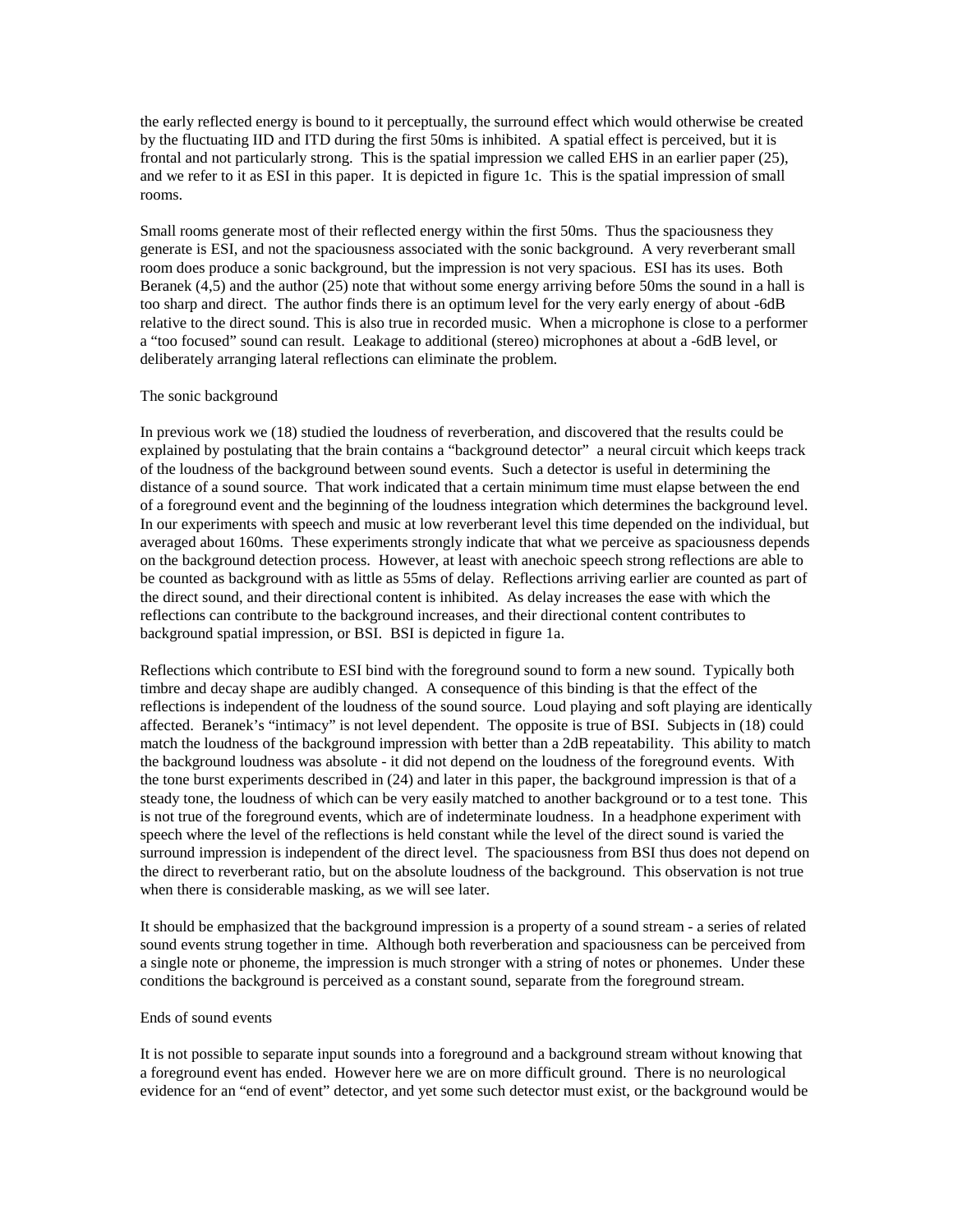inseparable. At some level the brain must make the decision that a foreground event has ended. Just how and when can be determined by experiment.

We built a digital amplitude modulator at the input to the binaural synthesis program to probe the separation process. With the modulator tone bursts with controlled rise time, hold time, and fall time could be generated. The fall could also be broken into two sections, each with a separate fall time. figures 3 - 7 show some of the waveforms which could be generated.

The modulation of figure 3 has a fast rise time - less than 10ms total. This is similar to some phonemes. With this modulation sonic images are sharp whenever reflections are > 10ms delayed. The burst does not decay to zero - there is a constant section 18dB lower than the peak. When you listen to an organ tone with the modulation of figure 3 and no added reflections the loudness of the background is determined by the level of this constant part of the modulation. Although the background is clearly audible, it is not enveloping. It appears to be centered, occuping the same image space as the foreground. As we add lateral reflections the image changes. If the reflections are < 50ms in delay the backgound appears frontal, but diffuse. If some of the reflections are > 50ms the result can be highly spacious.

The high spaciousness is caused by the large variation in the IID and ITD in the space between the notes, where the direct sound is low and the reflections can have a maximum effect. Since the end of the note event is clear, the background loudness integration can start as soon as possible after the note end, making the effective loudness of the background high. If we try the same reflection pattern with the modulation in figure 4 the loudness of the background is lower. One must reduce the level of the reflections in figure 5 by about 6dB to achieve the same loudness with the modulation of figure 4.

These and many similar experiments using both reflections and reverberation (see reference 43) suggest that: High spaciousness requires large fluctuations in the IID and ITD during the background sound. The loudness of the background, and the amount of spaciousness depends on the ease with which the background and the foreground can be separated. Where the sound events have a slow fall, more time must elapse before the background loudness integration can begin, and during this time the reverberant energy will have decayed.

# Effect of early reflections on spaciousness

The understanding that spaciousness is (for the most part) an aspect of the sonic background requires us to reevaluate the effect of early reflections. We performed many experiments with the modulator where multiple lateral reflections with delays from 10ms to 100ms were added to a constant (and spacious) reverberation. We have not found a single case where adding the reflections causes the spaciousness to increase. In general, the spaciousness decreases, sometimes dramatically. This result can be explained through the separation process. If we have a series of notes such as in figure 3, but with approximately 200ms length and with 200ms of silence between notes, adding a 1 sec RT reverberation at a total energy of about -5dB produces high spaciousness. During the silence between notes the reverberation decays at 0.06dB/ms. If we add early reflections, whether they are lateral or not, the most likely result will be that the apparent length of the note will lengthen, and the space between them will shorten. Since the actual reverberation is decaying, by the time we detect it as background it will be weaker. Additionally, the space between notes gets shorter - allowing less time for integrating the background before the next note masks it.

Figures 6 and 7 show waveforms from one of these early reflection experiments. The subjective impression of adding the early reflections is an increase in the apparent length of the note. Spaciousness decreases. In another experiment early reflections in the time range of 10ms to 40ms were added at high level. These reflections strongly increased the loudness of the foreground notes, but did not change the spaciousness. The effect of early reflections in our experiments was to increase the apparent length and loudness of a note - they also gave it an "acoustic" quality - but they do not increase spaciousness, and in many cases they diminish it.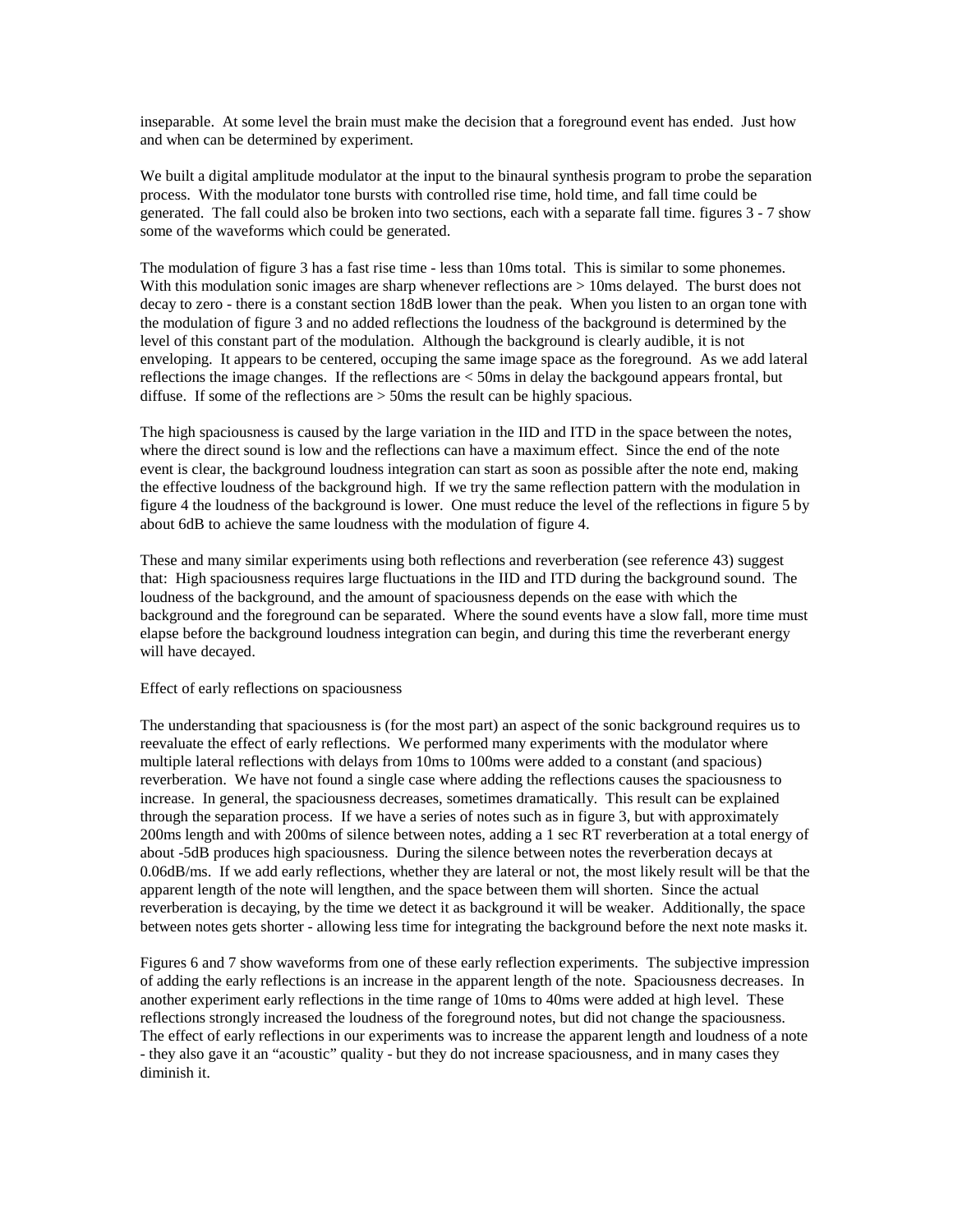These experiments and others indicate that even when the note ends are entirely masked by reverberation a sonic background is formed. The time delay before the start of the loudness integration becomes longer. A drop in level of 3 or 4dB at a 1dB/ms rate is sufficient to separate the note from the background, but where such a drop is absent the separation occurs anyway, but only after the foreground event decreases in level by about 6dB.

## Measuring spaciousness

The most important result of these experiments is that spaciousness is determined primarily by the spatial properties of the sound at least 50ms after the ends of notes, and secondarily by the spatial properties of the sound while the note is held. Together these facts preclude the common association of spaciousness with early lateral reflections. For most music spaciousness is associated with the perception of reverberance, and this perception depends on late reflected energy.

There is however another important result - that spaciousness is not a property which can be determined from the impulse response without assuming a lot about the properties of the music. At the very least we would like to know the length of the notes. Longer notes excite the hall reverberation more, which makes the strength of the reverberance relative to direct sound and early reflections higher. With the higher reverberant level from long notes it is harder to detect the end of the note, and thus the separation process for foreground and background is more difficult. We also need to know the rise time and the fall time of the notes, and the average frequency with which gaps appear in which a background impression can develop. Beranek (6) mentions that orchestras change the way they play to compensate for different halls. Deliberately slow fall times will compensate for a lack of hall reverberance by filling the spaces between notes, but the work in this paper shows that slow fall times and small gaps reduce the perception of spaciousness. The thickness of the orchestration matters also. Sparsely orchestrated music, such as Mozart, makes both reverberance and spaciousness more apparent. Bruckner, with continuous sound and dense orchestration, needs a lot more reverberant level to be equally spacious. BSI also depends on the total loudness of the sound.

So we have a dilemma. To measure spaciousness the way the ear hears it we should not use the impulse response, but analyze binaural tapes of particular pieces of music. Early work by Schroeder did this, although the measure used, IACC, is sensitive to a mix of the continuous form of spaciousness (CSI) and early spatial impression (ESI). IACC is also insensitive to spatial properties of sound below 300Hz, which is just where CSI becomes most important. We could improve on this work with a more sophisticated model of the hearing process, and the experiments in this paper are directed to this end. However in the mean time we have practical problems to solve, rooms to compare and improve. We need a temporary measure which tells us roughly what we need to know, using an impulse response (collected any way we can) as the input. The measures proposed below must be seen in this light. They are not intended to work perfectly, but they may be more useful than other simple measures.

The parsing between foreground and background affects the perception of both spaciousness and reverberance. We have studied the perception of reverberance for several years. (24-27). We have developed two measures for it. One, running reverberance (RR), matches data in (18) which was taken under conditions of high direct sound - conditions encountered by solo musicians while practicing or on stage. The other, early decay time at 350ms (EDT350), used data where the direct energy was low - similar to the sounds heard by audience in a concert hall. These two cases differ greatly in the ease with which the sound can be separated into a foreground and a background stream. Where the reverberation is high the ends of notes become quite difficult to distinguish, particularly if the note is held a long time. Typically in a hall the Schroeder integral of the impulse response in a majority of the seats drops less than 2dB when the direct sound stops, indicating that a the end of a long note will not be clearly identified. As the note becomes shorter the end becomes clearer, but in any case we are often unable to determine the precise time a note has ended. It is still possible to separate a foreground and a background stream - but the time needed from the actual end of the note to the maximum sensitivity of the background perception becomes longer. Exactly how much longer needs to be determined, but it may be substantial. (It takes 200ms for sound to decay 6dB with a reverberation time of 2 seconds.)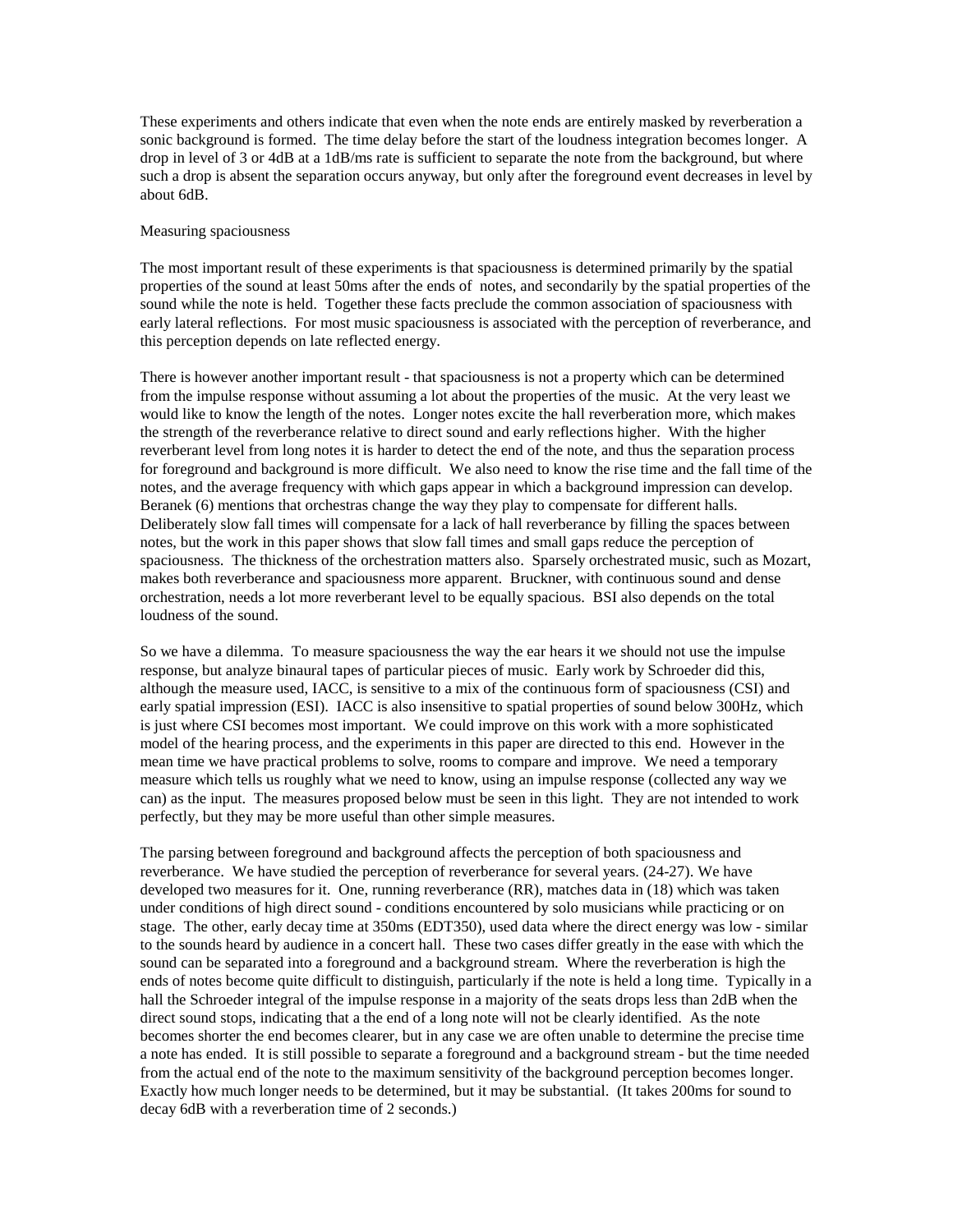In (18) we determine that when the ends of notes are very clear - such as when a solo musician is listening to the reverberation of his own instrument on stage - the sense of self support (reverberance) is given by the energy in a time window from 160 to 320ms, divided by the energy of the direct sound.

Where  $P(t)$  is the pressure impulse response as a function of time:

$$
RR = RR160 = 10 * \log 10 \left( \frac{\int_{160ms}^{320ms} p(t)^2 dt}{\int_{0}^{160ms} p(t)^2 dt} \right)
$$

RR is directly relevant to the design of concert spaces. It helps answer the question of how loud a rear wall reflection should be to provide self support. It also suggests that multiple reflections are likely to give just as much support as a single reflection, and give less disturbing echo. We typically measure RR at a fixed distance - about 0.5M. The measure is quite similar to what Gade calls "support", but we assume the early energy is not heard. (The inhibition time of 160ms was also found in work on stage support by S. Nakamura as reported at the 14th ICA.) RR might be improved by taking into account the direction of the reflected energy.

For the audience in the hall the ends of notes are much less clear. In a series of pair matching experiments we found that the best measure for reverberance in a hall (where the late reverberation is assumed to be spatially diffuse) is given by the level of the Schroeder integral approximately 350ms after the direct sound. (26). We express this level as an early decay time (EDT350)

RR and EDT350 are very similar measures. They differ in two ways. RR assumes that self support is excited by relatively short notes. Although the impulse response is used directly in the calculation, it is integrated in 160ms blocks. This time was chosen as a compromise between fast music and speech. The time delay before onset of the background audibility - also 160ms in this case, came from the data in (18). EDT350 uses the Schroeder integral in the calculation, not the window integrated impulse response. It thus is measuring the properties of notes which have been held a significant fraction of the reverberation time. The 350ms used in EDT350 came directly from pair matching data with orchestral and chamber music. The time chosen is not without precedence. Jordan's definition of EDT suggests using -10dB of decay as the lower measurement point, and this is the same as 330ms with a 2 second RT. Schroeder suggested using -15dB, which would be 500ms at 2 seconds RT, or 350ms with a 1.4s RT. Thus our 350ms time limit is similar to the way EDT has been measured for many years. Note also we define EDT through only two points on the Schroeder integral - the peak (the loudness of a held note) - and a point later in time representing the loudness of the reverberant energy. Currently many researchers follow Schroeder's suggestion and determine the EDT by a curve fit to the early Schroeder integral. This procedure underestimates the importance of the foreground loudness, and is not recommended. When the direct sound is high curve fitting is not very repeatable when experimental properties such as sample rate, etc. are changed.

As previously mentioned the increased inhibition time in EDT350 over RR may be a result of the difficulty in determining the ends of notes. Another process is probably also at work. Continuous music masks its own reverberation. (26) and (29) report on a computer program which can determine the frequency of gaps in the music where a background effect can be heard. The program found that orchestral music was highly sensitive to the reverberant level. Small increases in level caused a 3 or 4 fold increase in reverberant audibility. Increasing reverberation time and predelay increase the probability that reverberation will be unmasked, which would tend to increase the optimum time in the EDT measure over the 160ms we found for RR.

Lateral early decay time - LEDT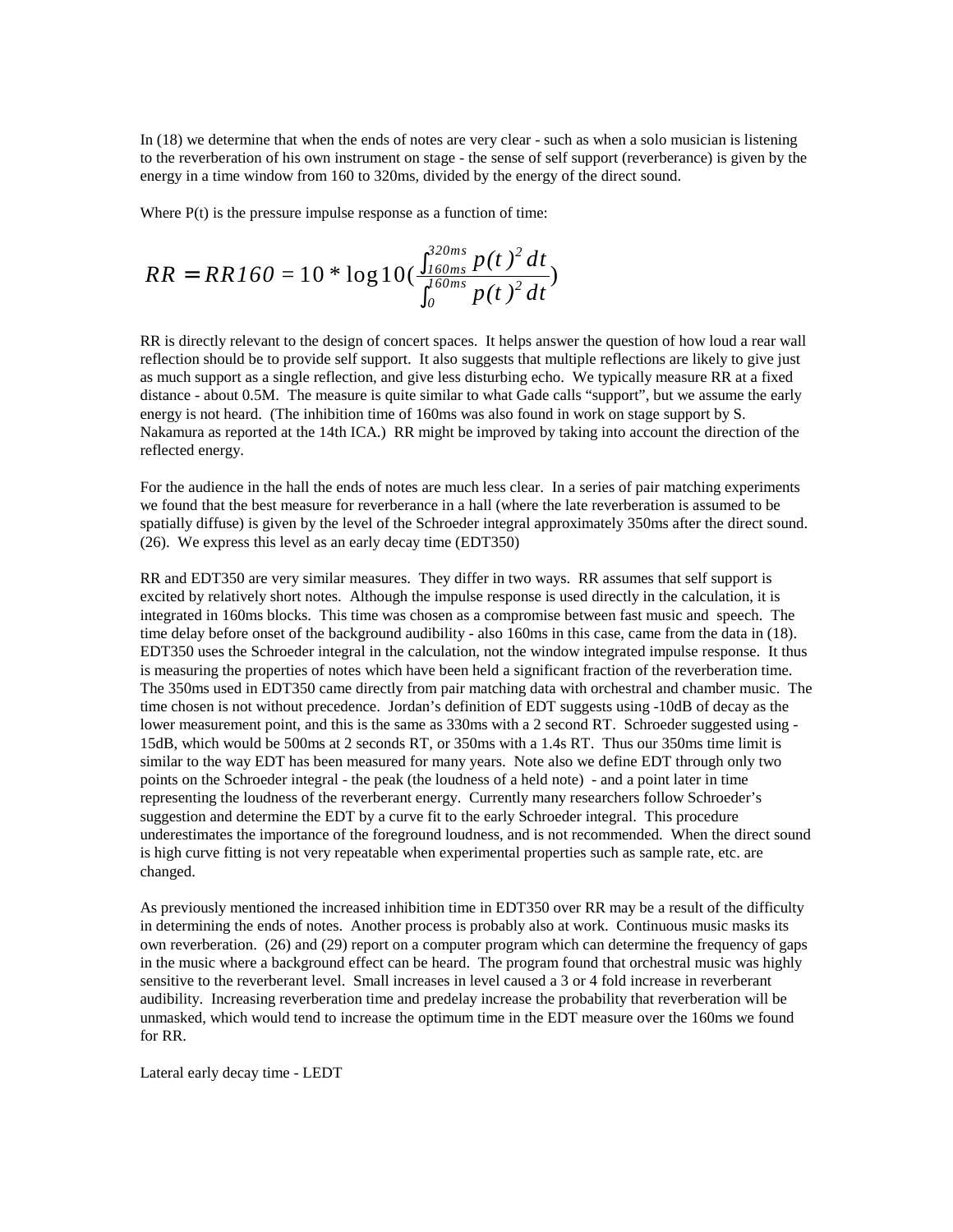When the EDT350 measure was first proposed we were under the impression that by the time 350ms had elapsed the reverberation in all halls was spatially diffuse. Since that time we have measured several halls (opera houses) where this is not the case. We propose a modification to the EDT350 measure to take into account the spatial properties of these halls. The new measure is LEDT, the lateral early decay time. It is a binaural measure, calculated from a binaural impulse response. It depends on the equalized interaural difference - the IAD. The IAD is found in the time domain from a binaural measurement by subtracting the left and the right impulse responses, and then equalizing the result with a low frequency boost filter of 6dB per octave starting at 400Hz. Figure 8. The IAD can be found in the frequency domain by a phase sensitive subtraction of the FFTs of the left and right impulse responses, and then multiplying the amplitudes by the values shown in figure 8, which is plotted for 1/3 octave bands. This calculation is simple and fast in a computer based measurement system, and our system has included it for some years. With this equalization the IAD below about 500Hz is identical to the response of a figure of eight microphone, but the method is self-calibrating. You get both the omni response and a figure of eight response, correctly equalized and balanced, from one binaural measurement. (Two small omni microphones are also quite inexpensive compared to a high quality velocity microphone.) Above 500Hz the IAD follows the true directional response of the head better than a figure of eight microphone.

The IAD is a measure of the diffuseness of a space as a function of time. In a diffuse concert hall such as Boston Symphony Hall, if we plot the IAD for a particular octave band on the same graph as the rms sum of the left and right channels we find the two decays overlap except near time zero, where the direct sound dominates the sum curve, and is missing from the difference curve.

To find the LEDT we calculate the Schroeder integral of the impulse response twice, once for the rms sum of the two ears, and once for the IAD. The EDT350 is then found, but using the peak of the sum integral and the level of the IAD integral at 350ms. In a spatially diffuse hall the EDT350 and the LEDT are equal.

If  $S(t)$  is the Schroeder integral of the sum of the squares of the two microphone signals, and  $S(0)$  is the peak of S(t), and SD(350) is the value of the Schroeder integral of the frequency equalized difference between the two microphones at 350ms, then:

$$
LEDT350 = \frac{60 * 350ms}{(S(0) - SD(350)) * 1000ms / sec}
$$

The 40ms integrated sum impulse response and the IAD of one of the non diffuse halls is shown in Figure 9. In this hall the reverberation time of the stage house is longer than the reverberation time of the hall, and the reverberance is mostly frontal. When the impulse response is measured in the unoccupied hall with the curtain down the later energy appears diffuse, but the LEDT value is still low because of the high strength of the direct sound and early reflections. LEDT and EDT values in the unoccupied hall are shown figure 10. By universal agreement, the hall sounds drier and less enveloping than the standard EDT and RT values would predict. The LEDT is a better match to subjective impression.

We expected that the lack of spatial diffuseness at low frequencies would also show up in a measurement made with a stop chord or even with continuous music in the same hall. Figure 11 shows such a measurement, made under occupied conditions. Notice the IAD is well below the sum curve at all times, indicating that the bass is frontal. This measurement shows that total diffuseness is low, since even with the sound source in the pit, and the presence of audience seat back absorption, the apparent source of the sound is frontal. The IAD measures what we hear in a musical environment.

Bradley in (16) suggests a measure for spaciousness (LEV) which is quite promising. The lateral hall gain -LG[80ms-inf] - is the ratio of the lateral energy after 80ms measured with a figure of eight microphone, divided by the total energy the source would produce in a free field at 10m. In a hall with exponential decay LG should decrease somewhat with increasing source to receiver distance. If the source distance is D, and the speed of sound is C, the amount of decrease is given by: 60dB\*D/(C\*RT). In a diffuse, reverberant hall this decrease will be small, and LG will be almost independent of source distance. Our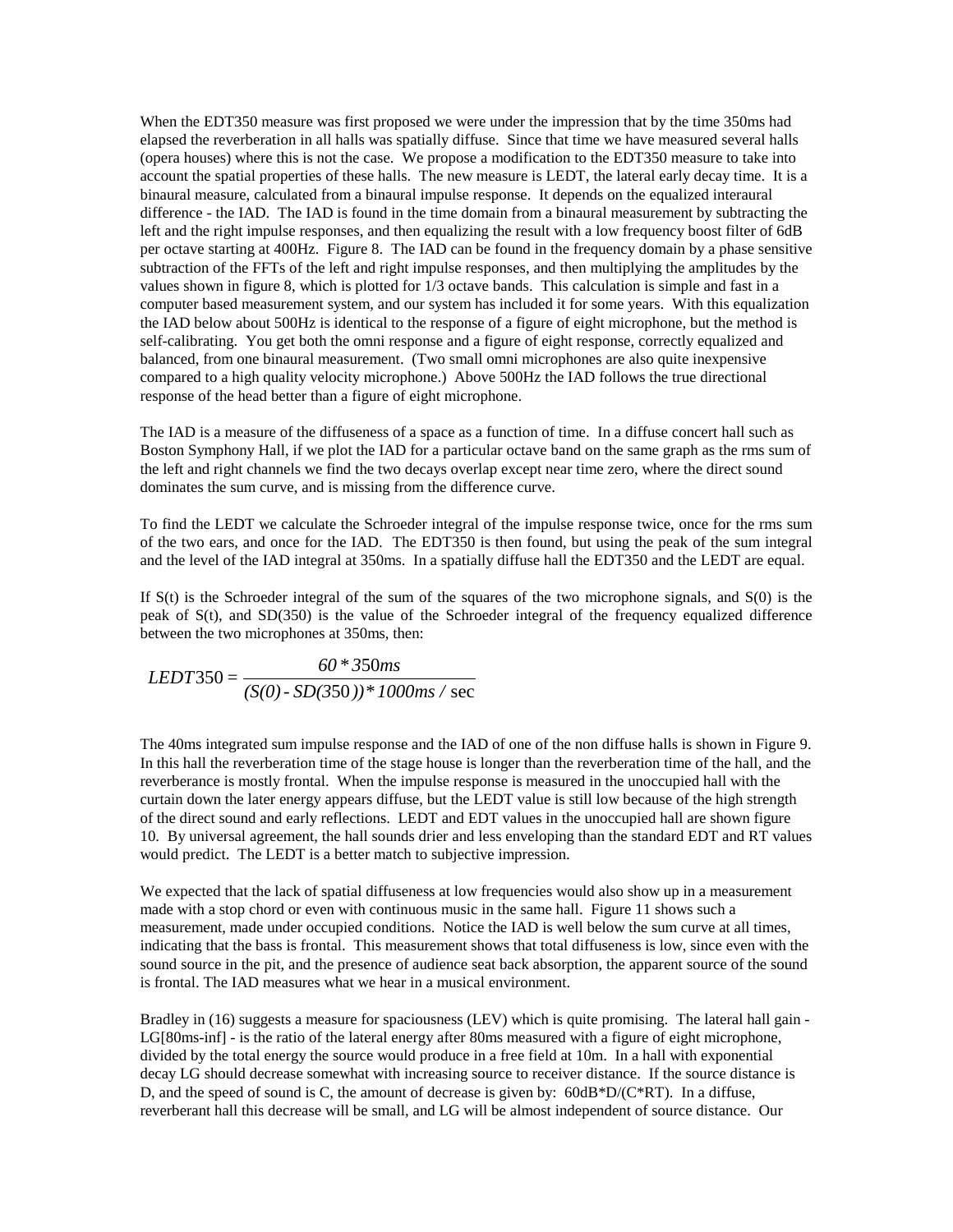data show the measure might be improved by choosing a longer inhibition time than 80ms for the lateral energy. Another minor criticism is that the figure of eight microphone does not match the directional sensitivity of spatial impression above 500Hz. It might be easier to use the IAD instead of a figure of eight microphone. The results should be very similar, and this would allow direct comparison between the two measures.

LG measures the relative strength of the background impression in different halls, and should strongly correlate with BSI. LG should work well when we compare the sound of the same orchestra in different halls. LG is a measurement of hall gain - a smaller hall (with its louder sound) will sound more spacious if the same orchestra plays in the same way in two halls. However, small orchestras often play in small halls and large orchestras play in large halls. If we compare two performances of equal total loudness we might find the spaciousness in two different halls to be the same, even if one was small and had a high LG and the other was large and had a low LG. LG is not sensitive to the effects of early reflections, which appear in general to reduce, not enhance, spaciousness. However the major difficulty with LG is a practical one: measuring LG requires a calibrated source. LEDT does not depend on source strength. The data can be collected in a few minutes with two small microphones, a DAT recorder, and handclaps, balloons, or a small loudspeaker. If the hall volume can be estimated, the hall gain can be calculated from the RT, and the lateral gain can be estimated from the difference between LEDT and EDT. When the measurement position is within the reverberation radius LEDT will decrease as you approach the source. At greater distances in a hall with exponential decay LEDT will be independent of distance. Strong early reflections will reduce the value of LEDT. For the present if it is possible it seems wise to calculate both LG and LEDT, and to see how they work in practice.

## Implications for music performance spaces

As always, optimizing spaciousness in a performance space depends critically on the type of performance. For speech, spaciousness can be quite high with low values of LEDT. However since intelligibility and spaciousness depend on quite different time periods in the impulse response it is possible to have a hall where there is both high clarity and high spaciousness at the same time. Intelligibility and localization depend on how the hall degrades our ability to detect the beginnings of phonemes and notes. Spaciousness and reverberance depend on how the hall effects the ends of notes and phonemes - and energy arriving after 160ms is of primary importance. To achieve high clarity, spaciousness, and reverberance at the same time we must maximize the later energy while keeping the early energy free of bumps in the 50 to 160ms region which would mask the ends of notes or be heard as separate events. Ideally the energy in this time range should be uniform and not too high.

Intelligibility and clarity are properties chiefly associated with frequencies above 500Hz. For these frequencies it seems clear that spaciousness (BSI) and reverberance depend on later reverberant level, and not on the early reflections. Strong early reflections may increase intelligibility, but in these experiments we found that by filling the gaps between notes early reflections may increase the masking of the music and decrease the spaciousness. Thus to be beneficial the early reflections should arrive promptly, and reflections in the 50 to 120ms time range should be well diffused in time and not high in level. Increasing early lateral reflections at the expense of later reverberance is unwise if intelligibility is already high enough that the ends of notes of medium length are already detectable. The fact that spaciousness depends both on the later reverberant level and on the ability to clearly hear the ends of notes helps explain why seats in the middle of a hall are often more spacious than seats further back.

# Frequency and level dependence of spaciousness

In our experience the LEDT values at low frequencies (500Hz and below) are particularly important to the perceived spaciousness and envelopment, a result also found by Morimoto (35). In another opera house we installed a system to enhance the reverberance. We found that the effect was optimum (for a Wagner opera) when the reverberant level was 6dB higher below 500Hz than above. See figure 12. Such a curve gave a greatly improved spaciousness on the orchestra without changing the excellent intelligibility of the hall for the singers. It increases LEDT at low frequencies substantially over the values in the unassisted hall. Time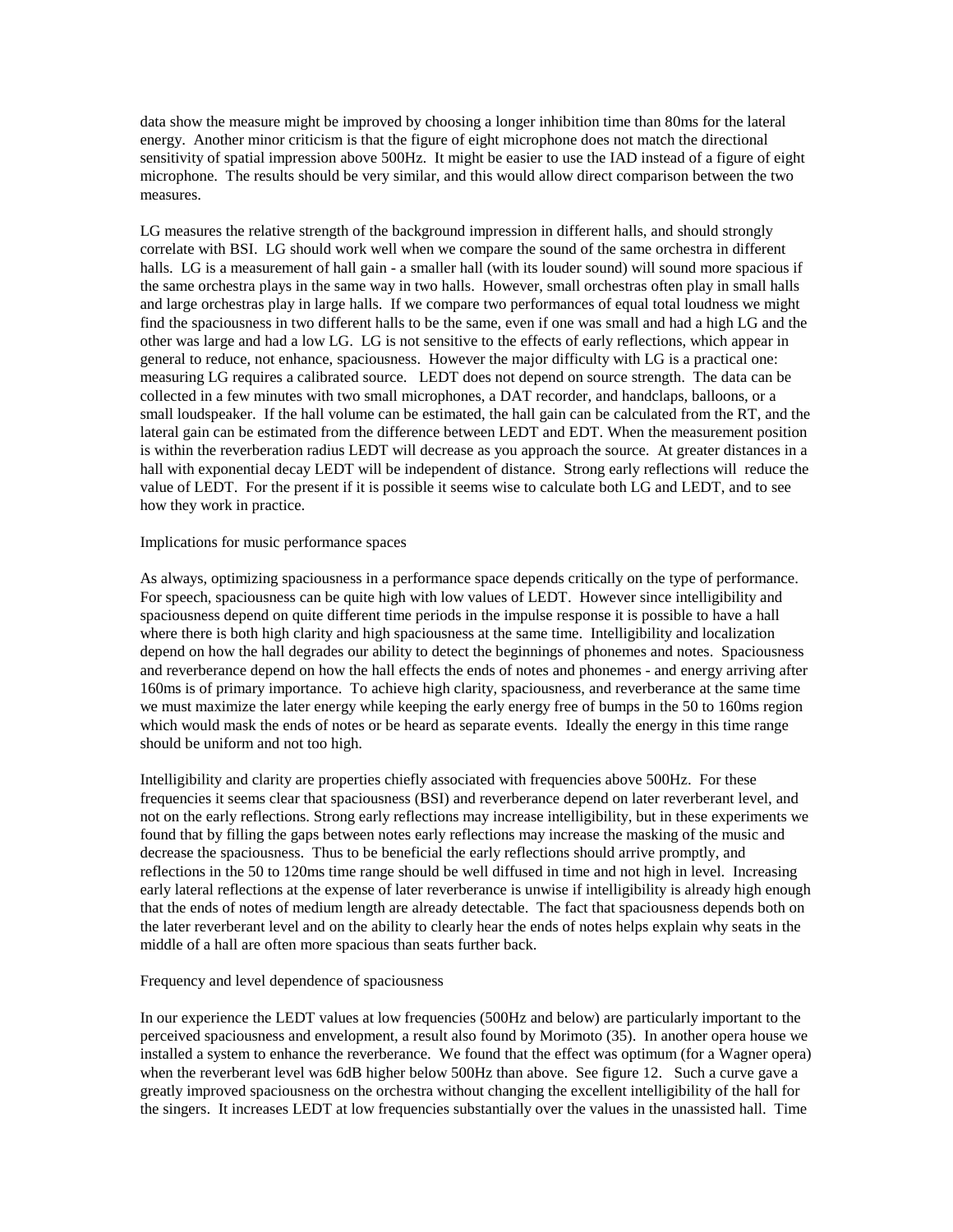and equipment limitations prevented us from achieving the optimum spatial diffuseness of the low frequency sound in this experiment, as a plot of the LEDT and the EDT in the unoccupied hall clearly shows. For this measurement the system was set for ballet, so the reverberant level is more constant with frequency and the reverberation time is higher. Figure 13. LEDT was very helpful in analyzing the results of this experiment, and in designing the system which will be permanently installed (34).

Music contains at least half of its energy below 500Hz. Figure 14. We contend that spaciousness and reverberance are of great importance for these frequencies. In fact, many well liked halls which would be perceived as dry on the basis of their mid frequency reverberation time are quite pleasant because the low frequency LEDT is high. (The Tanglewood music shed is a good example.) The opposite is also true. Low frequency instruments tend to have long note decays - for example string bass, bass drum, and kettle drum. This makes the separation of sound into a foreground and a background stream difficult, and makes it largely irrelevant what the reverb time of the hall is. However BSI is not the only mechanism available for spaciousness. CSI also works when the total energy at the listener's ears is spatially diffuse. In a concert hall the direct sound is often severely attenuated by seat back absorption. The remaining sound - if it is not entirely from the ceiling and the back wall - is likely to be diffuse. Thus as long as the low frequency energy is strong enough, lateral enough, and delayed >> 55ms the low frequencies are likely to be sufficiently enveloping and spacious. Early lateral reflections - which tend to increase diffuseness at the expense of later reverberant level - may be effective at low frequencies and not at high frequencies. But once again there is a complication. To produce spaciousness and not ASW the low frequency energy must have sufficient delay. This may be difficult to achieve with a first order reflection. Since low frequency loudness correlates with RT and EDT, until this situation is better understood LEDT (or LG) seems an appropriate measure.

BSI at all frequencies depends on two properties of the sound source - its absolute level, and the degree to which it masks its own reverberation. When the music is thickly orchestrated and played legato BSI is severely masked. In this case spaciousness is a combination of CSI (most of the time) and BSI in the relatively few gaps where it can be heard. When this occurs spaciousness may be more independent of sound level than for more transparent music. Where BSI is easily heard the spatial impression is proportional to the loudness of the source. This may explain why a hall with a high reverberant level (like the Vienna Grossemusikvereinsalle or the Zurich Tonhalle) is effective with music like Mozart, but can become overwhelming with louder music. Ideally we would like the reverberant level to depend on the total loudness - a solution which becomes possible with electronic acoustical augmentation. This idea was tried in (34) with good results.

# Conclusions

Source width increases when lateral reflections arrive during the rise times of sound events. When the rise time is uncontaminated by reflections the image is sharp. When reflected energy arrives within 50ms of the end of a sound event the spatial impression of a small room is created. This impression is not spacious. Spaciousness and envelopment occur when spatially diffuse reflected energy which is at least 50ms delayed arrives either during note events or in the spaces between events. Spaciousness and envelopment arise from two spatial impressions, one depending on the separation of incoming sound into a foreground and a background, and the other depending on the total spatial diffuseness of the sound. When the foreground consists of a series of connected events with clear endings, such as notes or phonemes, the spatial impression associated with the background impression (the reverberance) is dominant. Under these conditions it is primarily the late (more than 160ms delayed) reflected energy which determines the perceived spaciousness, and the spaciousness depends on the loudness of the source. Early lateral reflections increase the loudness and apparent length of forground events, but may decrease the spaciousness. With orchestral music the loudness of the background impression and the spaciousness is determined both by the reverberant level and by the degree of musical masking. Lateral Early Decay Time (LEDT) and lateral gain (LG) are suggested as useful measures for spaciousness and reverberance.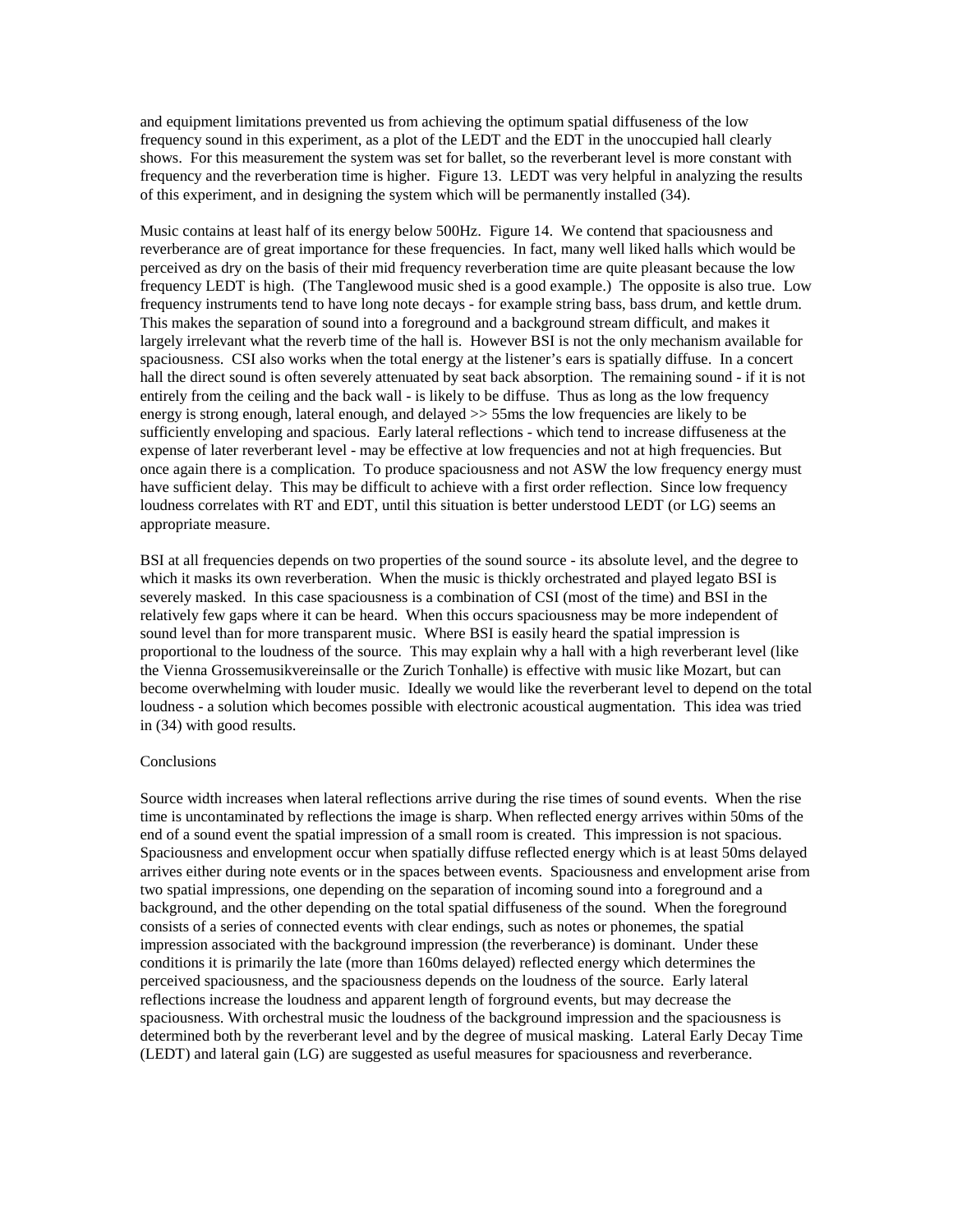## **References and Bibliography**

1. Ando, Y, and Singh, P.K. and Kurihara, Y. "Subjective diffuseness of sound field as a function of the horizontal reflection angle to listeners" - preprint received by the author from Dr. Ando

2. Y. Ando and Y. Kurihara "Nonlinear response in evaluating the subjective diffuseness of sound fields" J. Acoust. Soc. Am. 80 (3), Sept. 1986 pp 833-836

3. M. Barron "Spatial Impression due to Early Lateral Reflections in Concert Halls: The Derivation of a Physical Measure" J. Sound and Vibration (1981) 77(2), 211, 232

4. L. Beranek "Music, Acoustics and Architecture" John Wiley, 1962

5. L. Beranek "Concert Hall Acoustics - 1992" J. Acoust. Soc. Am., Vol 92, 1. No. 1, July 1992

6. L. Beranek "Concert and Opera Halls How They Sound' Acoustical Society of America, 1996

7. J. Blauert "Zur Tragheit des Richtungshorens bei Laufzeit- und Intensitatsstereophonie" Acustica 23 p287-293 (1970)

8. J. Blauert "On the Lag of Lateralization Caused by Interaural Time and Intensity Differences" Audiology 11:265-270 (1972)

9. J. Blauert "Raumliches Horen" S. Hirzel Verlag, Stuttgart, 1974

10. J. Blauert "Spatial Hearing" MIT Press, Cambridge MA 1983

11. J.S. Bradley "Contemporary Approaches to Evaluation of Auditorium Acoustics" Proc. 8th AES Conference Wash. DC May 1990 pp 59-69

12. J. S. Bradley "Contemporary approaches to evaluating Auditorium Acoustics" Proceedings of the Sabine Conference, MIT June 1994. Available from the Acoustical Society of America, 500 Sunnyside Blvd. Woodbury, NY 11797

13. J.S. Bradley and G.A. Soulodre "Spaciousness judgments of binaurally reproduced sound fields" Ibid. p 1-13

14. J.S. Bradley "Comparisons of IACC and LF Measurements in Halls" 125th meeting of the Acoustical Society of America, Ottawa, Canada, May 1993

15. J.S. Bradley "Pilot Study of Simulated Spaciousness" Meeting of the Acoustical Society of America, May 1993

16. J. S. Bradley, G. A. Souloudre 'Objective measures of Listener Envelopment' J. Acoust Soc. Am. 98, 2590-2597 (1995)

17. J. S. Bradley, G. A. Souloudre 'Listener envelopment: An essential part of good concert hall acoustics' JASA 99 (1) Jan 1996, p 22

18. W. Gardner and D. Griesinger 'Reverberation Level Matching Experiments' Proceedings of the Sabine Conference, MIT June 1994. p263

19. M. A. Gold 'Subjective evaluation of spatial impression: the importance of lateralization' ibid. p97

20. D. Griesinger "Measures of Spatial Impression and Reverberance based on the Physiology of

Human Hearing" Proceedings of the 11th International AES Conference May 1992 p114 - 145

21. D. Griesinger "IALF - Binaural Measures of Spatial Impression and Running Reverberance" presented at the 92nd Convention of the AES March 1992 Preprint #3292

22. D. Griesinger "Room Impression, Reverberance, and Warmth in Rooms and Halls" Presented at the 93rd Audio Eng. Soc. convention in San Francisco, Nov. 1992. AES preprint #3383

23. D. Griesinger 'Progress in electronically variable acoustics' Proceedings of the Sabine Conference, MIT June 1994.

24. D. Griesinger 'Subjective loudness of running reverberation in halls and stages' Proceedings of the Sabine Conference, MIT June 1994. p89

25. D. Griesinger 'Quantifying Musical Acoustics through Audibility' Knudsen Memorial Lecture, Denver ASA meeting, 1993. Copies available from the author

26. D. Griesinger 'Further investigation into the loudness of running reverberation' Proceedings of the Institute of Acoustics (UK) conference, Feb 10-12 1995.

27. D. Griesinger 'How loud is my reverberation' Audio Engineering Conference, Paris, March 1995. Preprint # 3943

28. D. Griesinger 'Design and performance of multichannel time variant reverberation enhancement systems' Proceedings of the Active 95 Conference, Newport Beach CA, June 1995

29. D. Griesinger 'Optimum reverberant level in halls' proceedings of the International Congress on Acoustics, Trondheim, Norway June 1995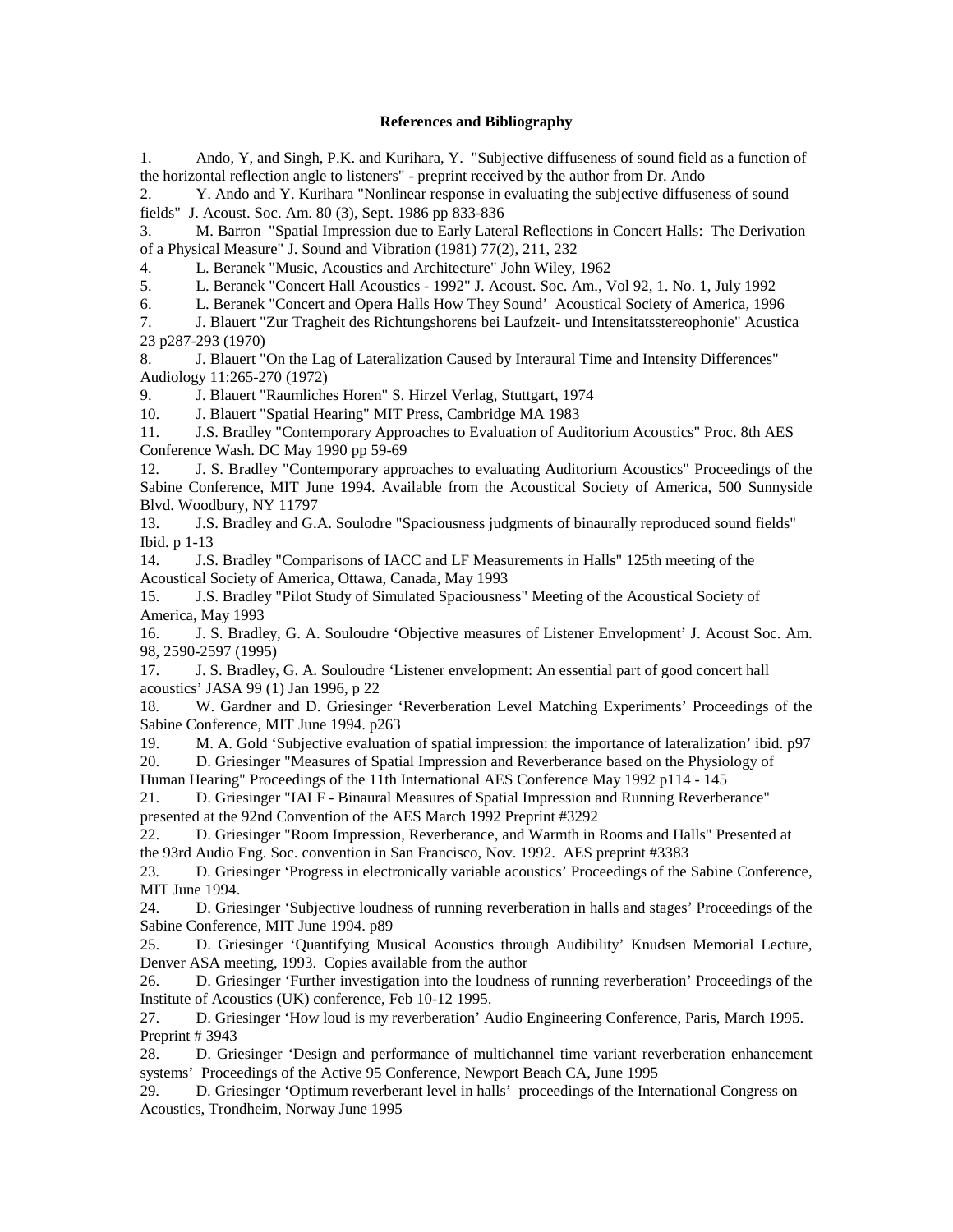30. T. Hidaka, L. Beranek, T. Okano 'Interaural cross correlation (IACC), lateral fraction (LF), and sound energy level (G) as partial measures of acoustical quality in concert halls.' J. Acoust Soc. Am. 98, 988-1007 June 1995

31. J.P. Jullien, E. Kahle, S. Winsberg, O. Warusfel "Some Results on the Objective Characterization of Room Acoustical Quality in Both Laboratory and Real Environments" Proc. Inst. of Acoustics Vol. 14 part 2 (1992). presented at the Institute of Acoustics conference in Birmingham, England, May 1992

32. E. Kahle 'Validation d'un modele objectif de la perception de la qualite acoustique dans un ensembel de salles de concerts et d'operas' Doctorate Thesis, IRCAM June 1995

33. W. deV. Keet "The Influence of Early Lateral Reflections on the Spatial Impression" The 6th International Congress on Acoustics, Tokyo, Japan, Aug 21-28 1968. pp E53 to E56

34. A. Kreiger 'Nachhallzeitverlangerung in der Deutschen Staatsoper Berlin' Tonmeister Informationen (TMI) Heft 3/4 Marz April 1996.

35. M. Morimoto, Z. Maekawa "Effects of Low Frequency Components on Auditory Spaciousness" Acustica vol 66(1988) pp 190-196

36. M. Morimoto, C. Posselt "Contribution of Reverberation to Auditory Spaciousness in Concert Halls" J. Acoust. Soc. Jpn (E)10, 2 (1989)

37. M. Morimoto, Z. Maekawa 'Auditory Spaciousness and Envelopment' 13th ICA, Yugoslavia 1989

38. M. Morimoto 'The relation between spatial and cross-correlation measures' 15th ICA Norway 1995

39. P. Schubert 'Die Wahrnehmbarkeit von Einzelruckwurfen bei Musik' PhD thesis, TU Dresden 1967

40. M.R. Schroeder, Gottlieb D., and Siebrasse K.F., "Comparative study of European concert halls: Correlation of subjective preference with geometric and acoustic parameters" J. Acoust. Soc. Am. 56, 1195ff (1974)

41. W. Hartman 'Localization of a sound source in a room' Proceedings of the 8th international conference of the Audio Engineering Society, May 3-6 1990

42. T. J. Schultz, "Acoustics of the Concert Hall" IEEE Spectrum (June 1965) pp 60-62

43. D. Griesinger "Spaciousness and envelopment in performance spaces" submitted to Acta Acustika, May 1996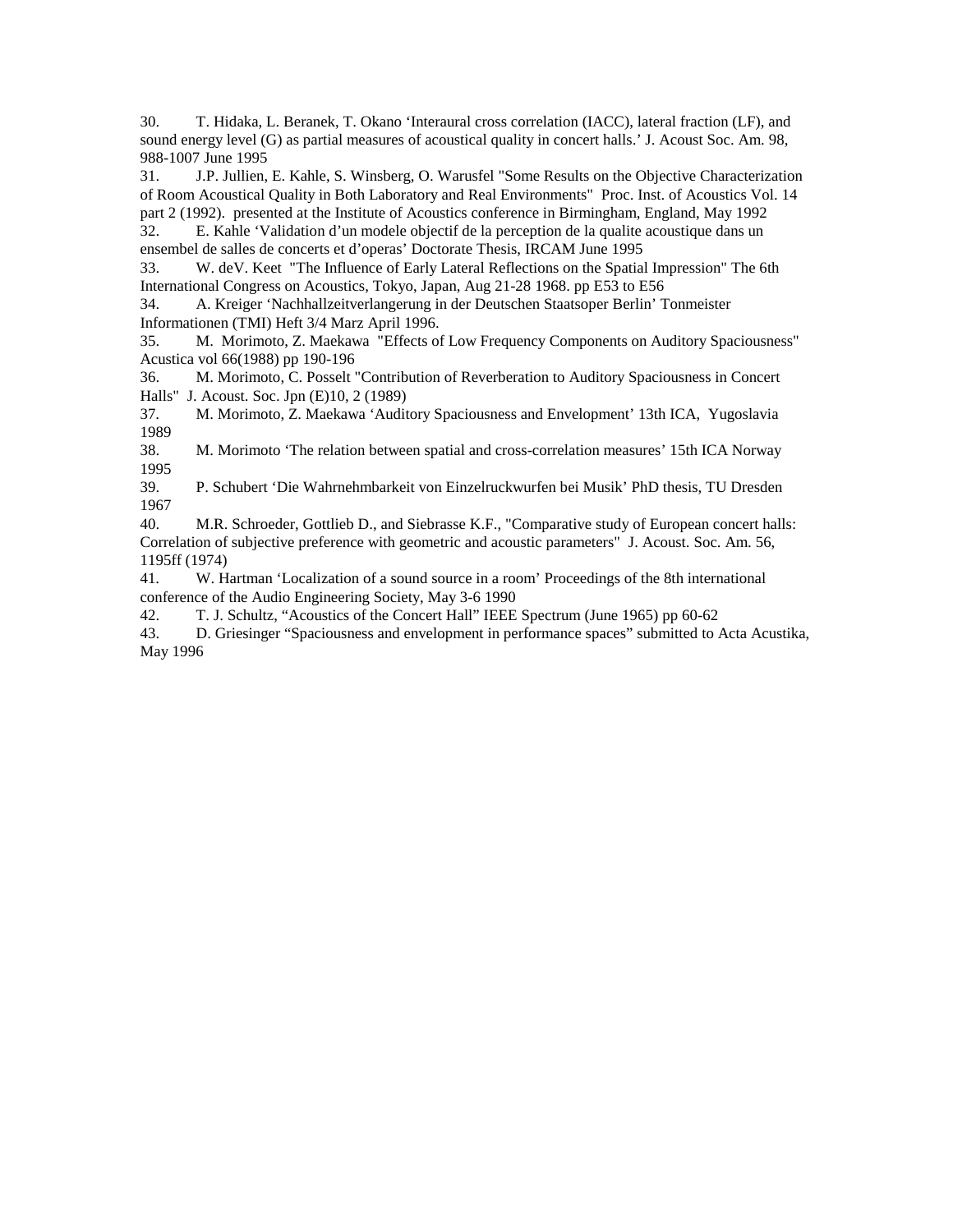

Figure 1a: Background spatial impression (BSI) - Spatial impression from a pulsating source with clear event endings, where diffuse reflected energy is > 55ms delayed. This sound as heard as a separate perception from the notes which create it. This is the perception associated with the common meaning of spacious and spaciousness. It occurs in sparsely orchestrated music and strongly in solo music which is played marcato or detache. The strength of the impression depends on the strength of the reflected energy, and not on the ratio of the direct to reflected energy.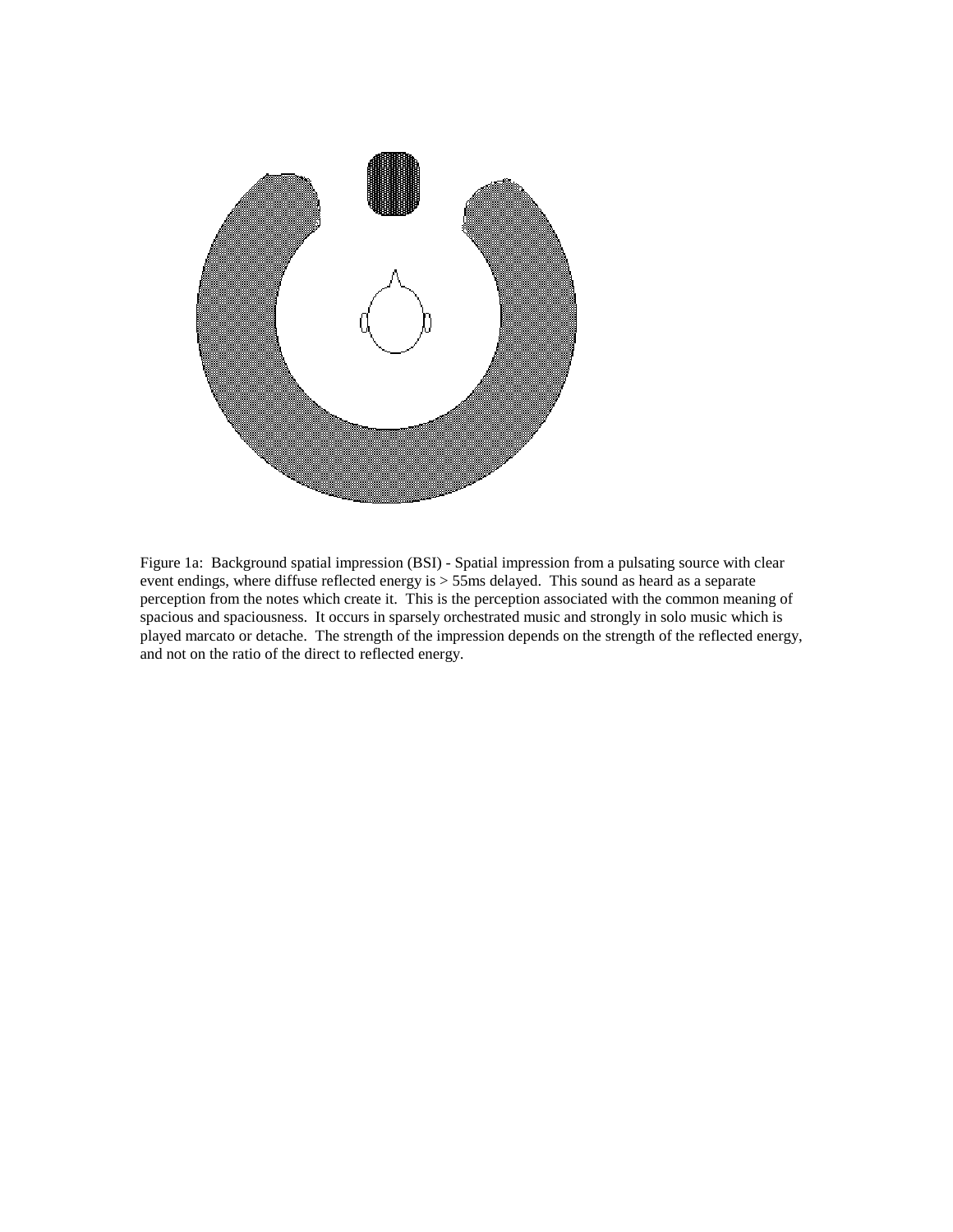

Figure 1b: Continuous spatial impression (CSI) - Spatial impression associated with a continuous source or a source with indistinct event ends. While the sound appears all around the listener, it is not perceived as a separate entity or impression. CSI is heard in thickly orchestrated music and when a soloist plays legato. Although very similar to BSI, CSI is subjectively 4 to 6dB weaker than BSI unless the diffuse reflected energy is equal to or greater than the direct sound. Under these conditions BSI and CSI are difficult to distinguish. CSI can be spacious when BSI is absent or masked. Delays > 55ms are also required for CSI with any pulsating or musical source. CSI - at least with noise as a source, is not dependent on source loudness as long as the reverberant level is well above the threshold of hearing.

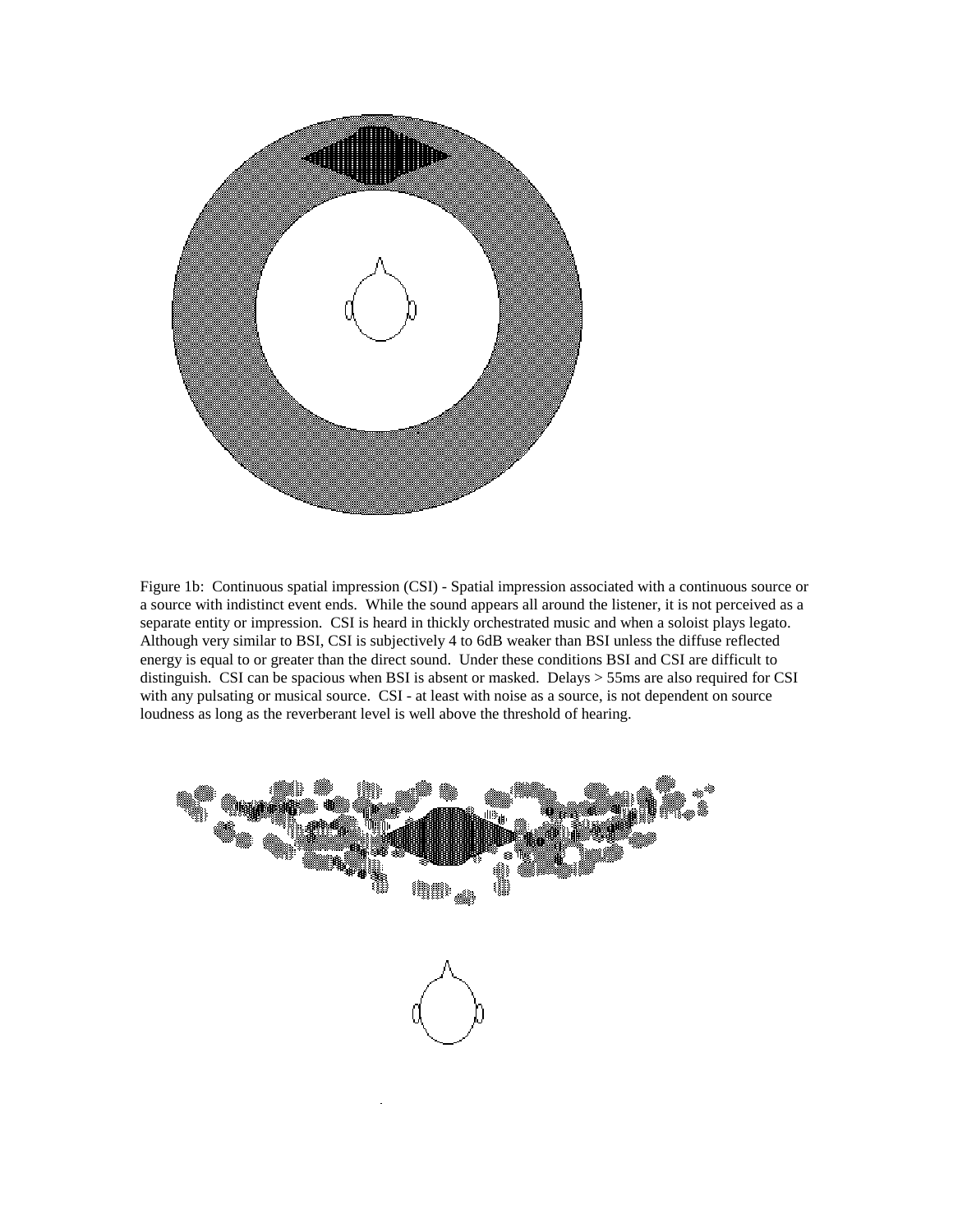Figure 1c: Early spatial impression (ESI) - a spatial impression from a source which includes discrete events, arising from reflections arriving before 50ms. The spatial impression is primarily frontal. This is the spatial impression of a small room. ESI is not spacious or enveloping. In a large rooms ESI and BSI are separately perceptible. ESI depends on the ratio of direct and reflected energy, and is thus independent of source loudness. Depending on the sharpness of event onsets, diffuse energy in the 2ms to 50ms range will also increase ASW. This is particularly true with legato sources such as romantic strings.



Figure 2: 1kHz octave band filtered speech. ("The course is titled...") Note the fast rise time of most phonemes, and the clear spaces between phonemes. A lateral reflection during the rise time can broaden the image. Reflections arriving later do not. Lateral reflections in the spaces between the phonemes are spacious if the delay > 50ms.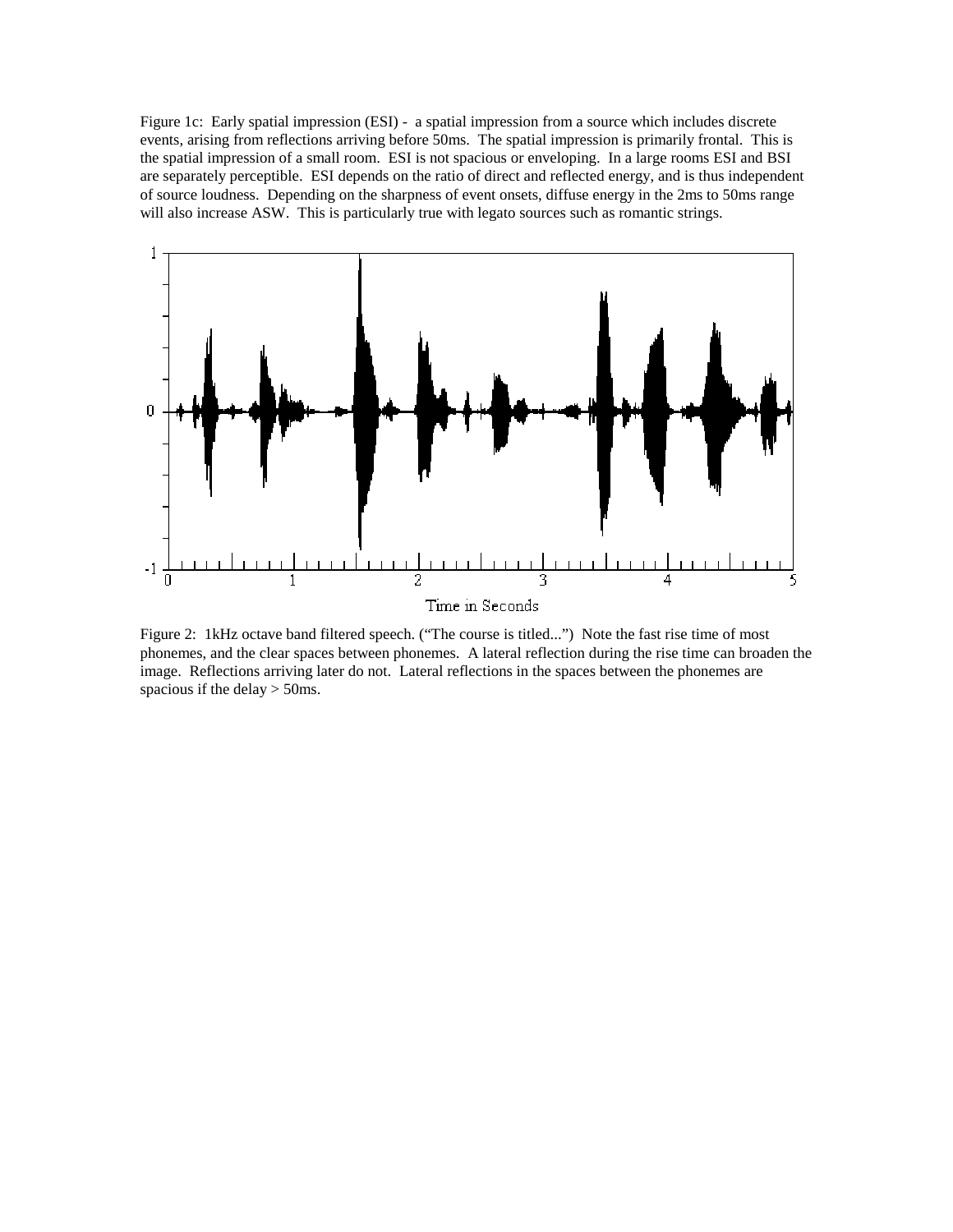

Figure 3: 500Hz tone with 18dB modulation, 2dB/ms rise time, 1dB/ms fall time. This waveform when combined with lateral reflections produces sharp sonic images and high spaciousness (when some of the reflections are > 50ms delayed.)



Figure 4: A waveform of similar loudness as figure 3, but with a slow fall time of 0.06dB/ms (1sec RT) This waveform also produces sharp images, but the spaciousness is weaker than with figure 3.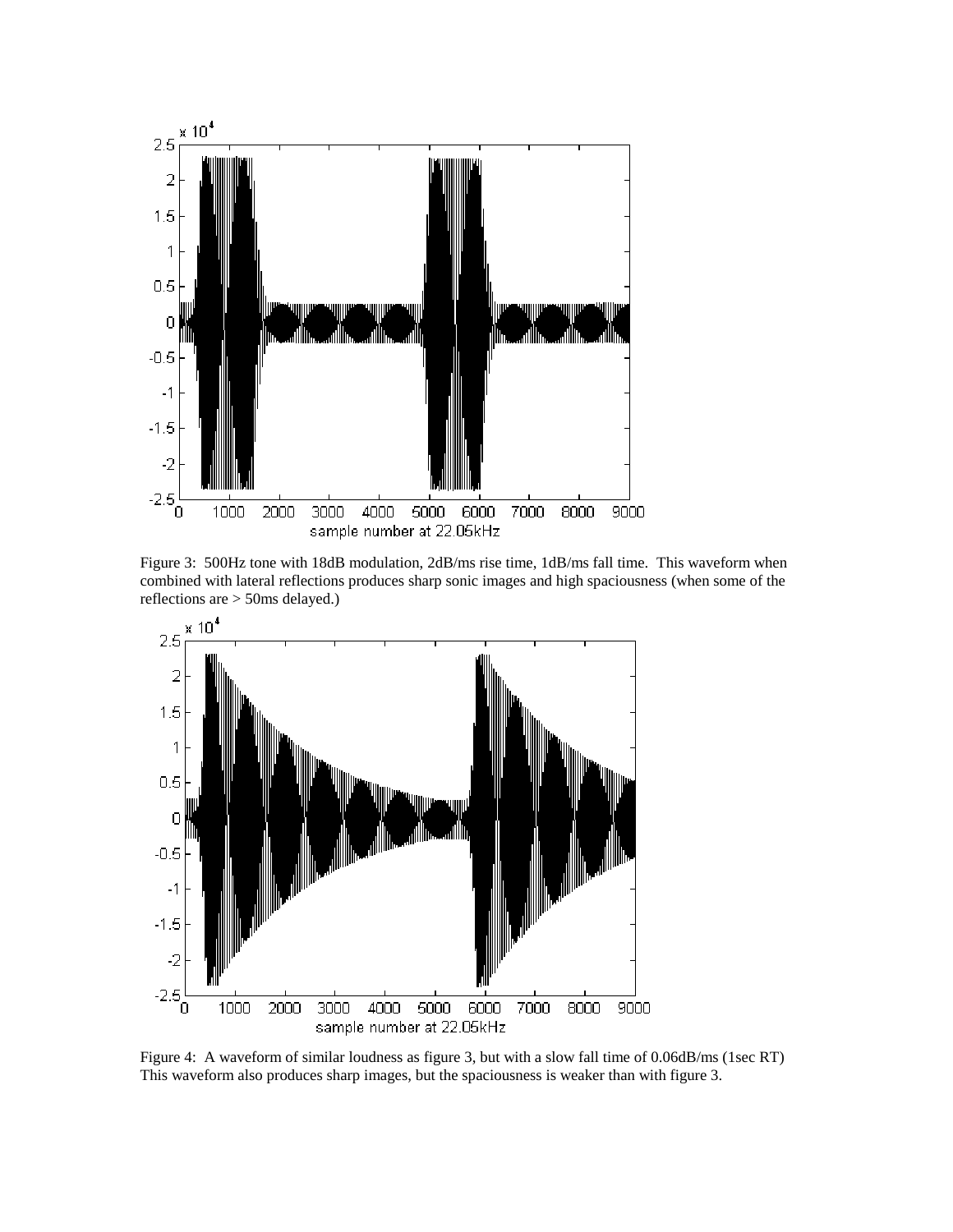

Figure 5: modulation of figure 3 with reflections, some of which are > 50ms. Note the large variation in the IID in the space between the notes.



Figure 6: Left and right waveforms for the inhibition experiment. 0.5s RT, no early reflections. The sound is highly spacious. Note the large IID differences in the space between the notes.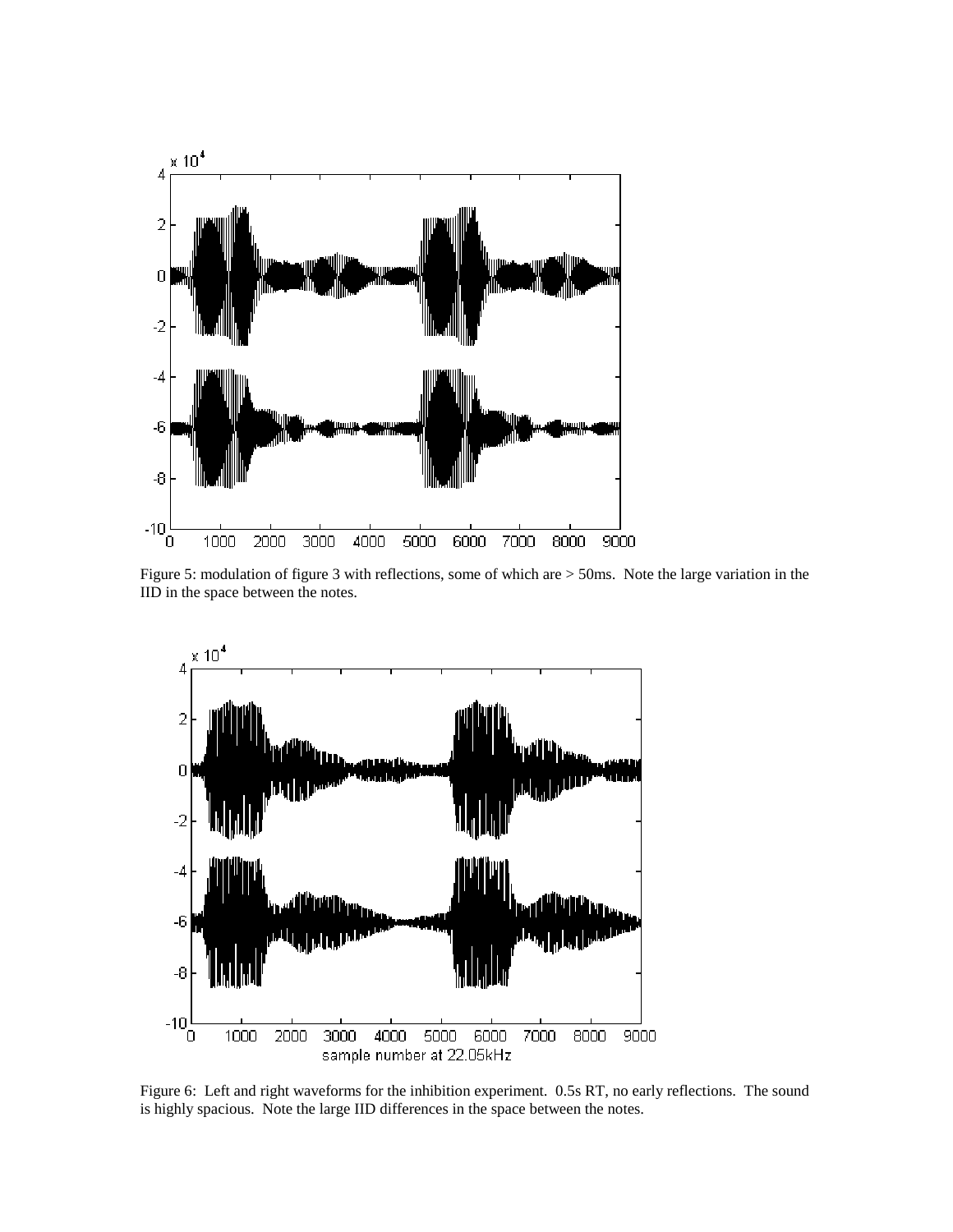

Figure 7: The same waveforms as figure 6, but with early reflections. The sound is less spacious. The reflections are strong enough to inhibit the detection of the end of the note. The auditory length of the note is extended by the reflections, and the apparent reverberation and spaciousness reduced.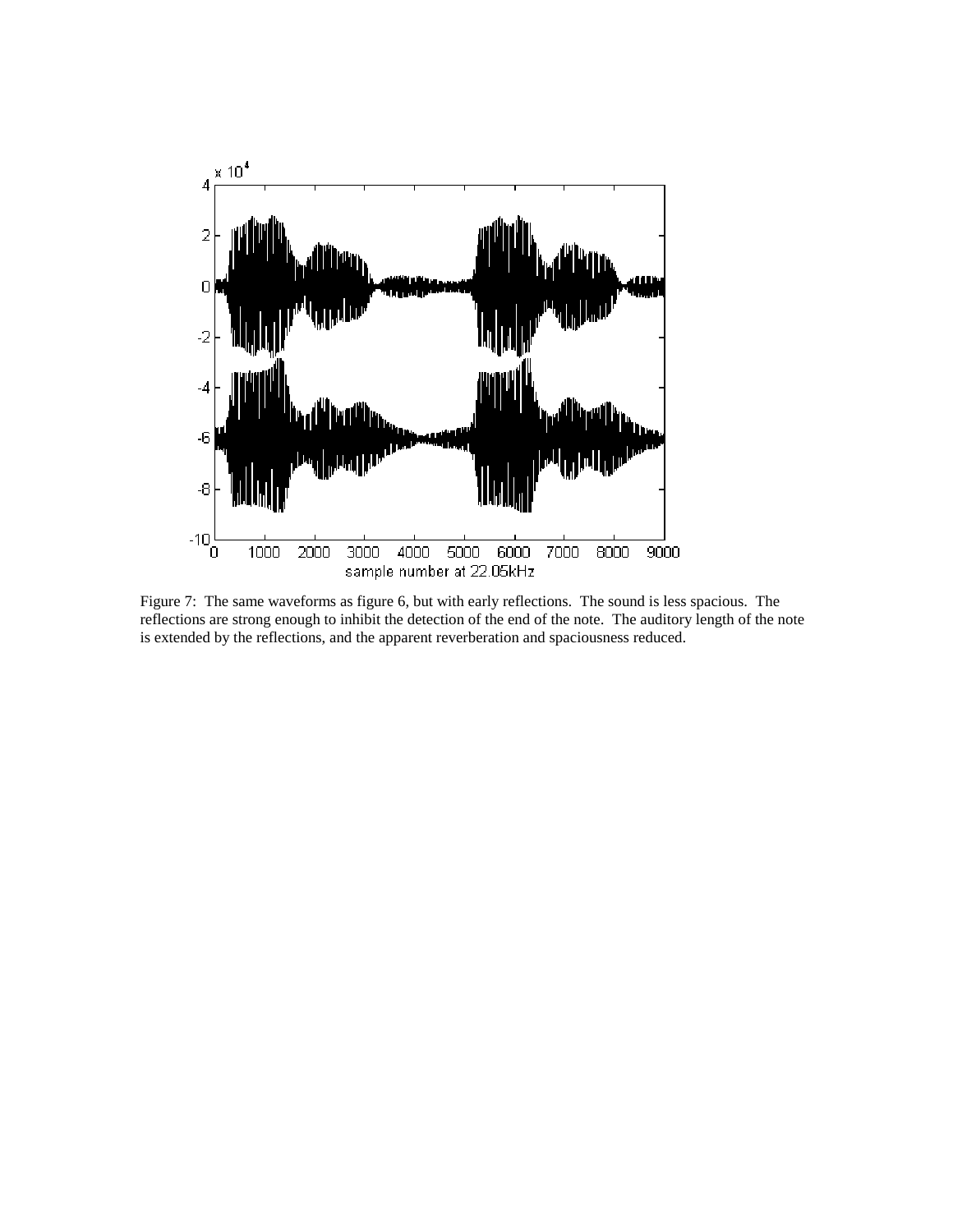

Figure 8: equalizer response for IAD calculation - plotted in 1/3 octave bands



Figure 9: rms sum and IAD for the binaural impulse response of an opera house. Source on stage, microphone in center of stalls. 500Hz octave band

 $=$  rms sum of the left and right ears  $--- = IAD$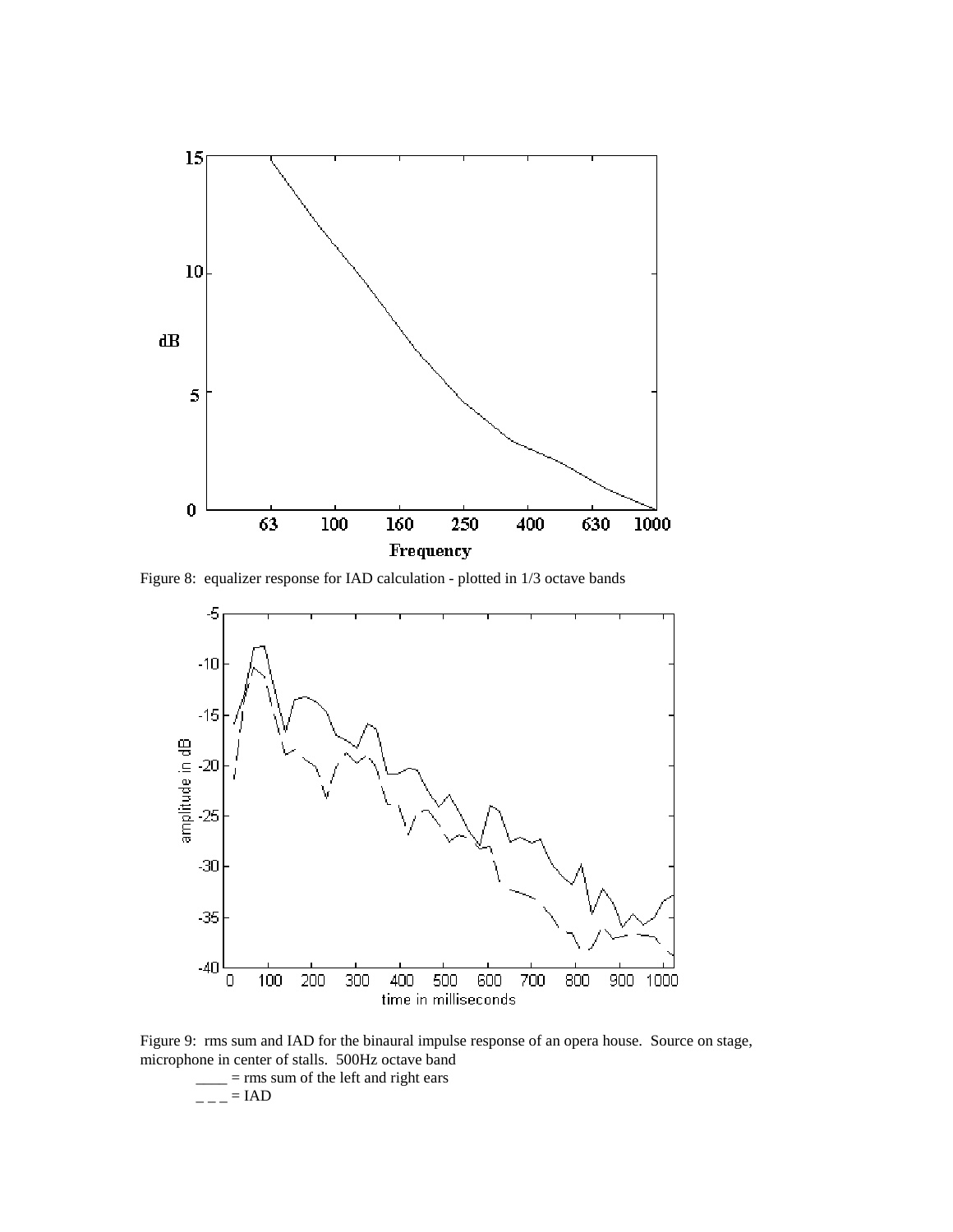

figure10: EDT and LEDT values in the opera house of figure 9, unoccupied  $\equiv$  EDT  $\overline{\phantom{a}}$  =  $\overline{\phantom{a}}$  = LEDT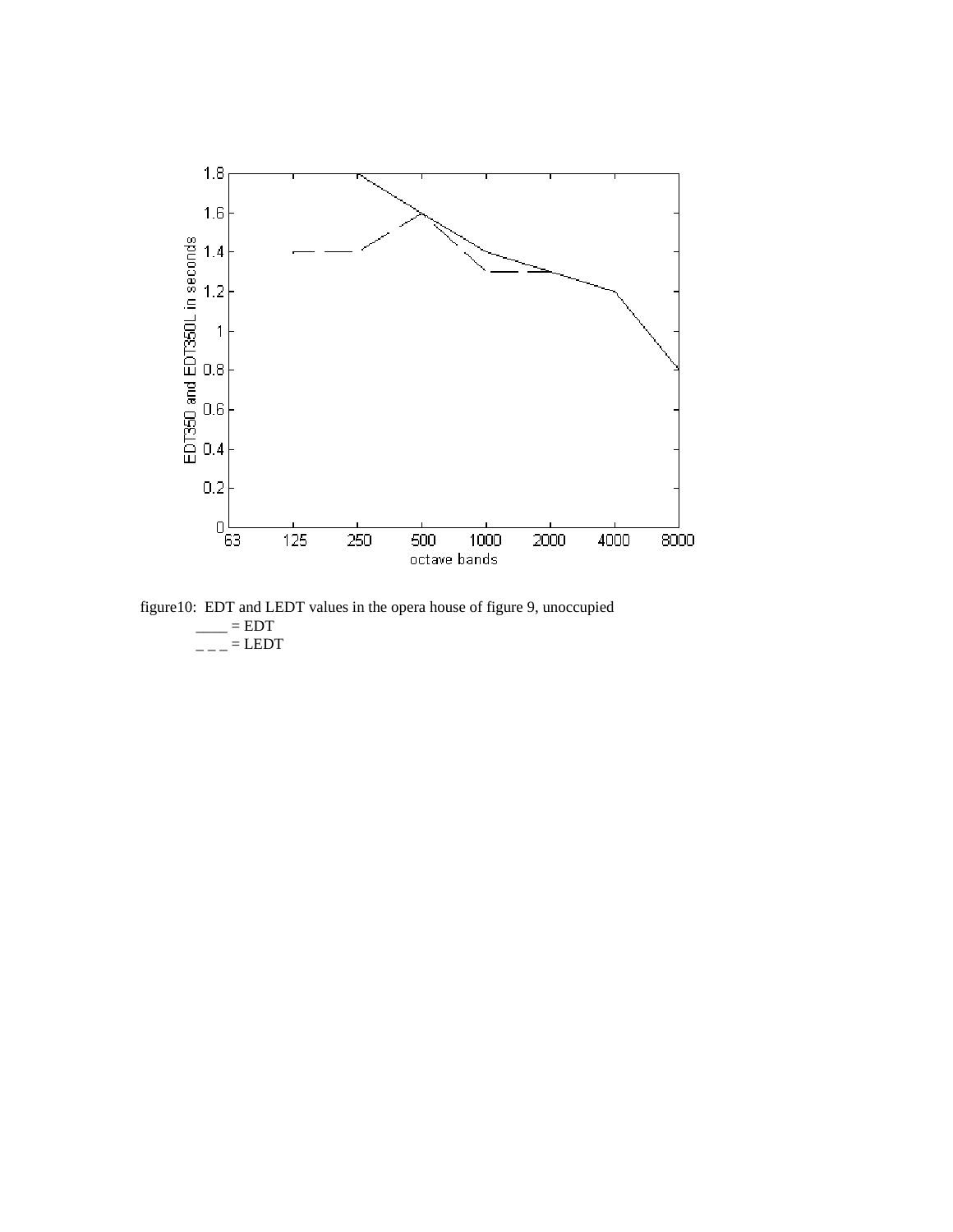

Figure 11: \_\_\_\_Medial and ---lateral (IAD) sound energy in the opera house of figure 9, from a music segment recorded binaurally in the middle of the stalls. 125Hz octave band



Figure 12: Loop gain of the enhancement system installed in an opera house, plotted versus 1/3 octave band. Note the increase in loop gain below 500Hz. The calibration of the vertical scale is arbitrary.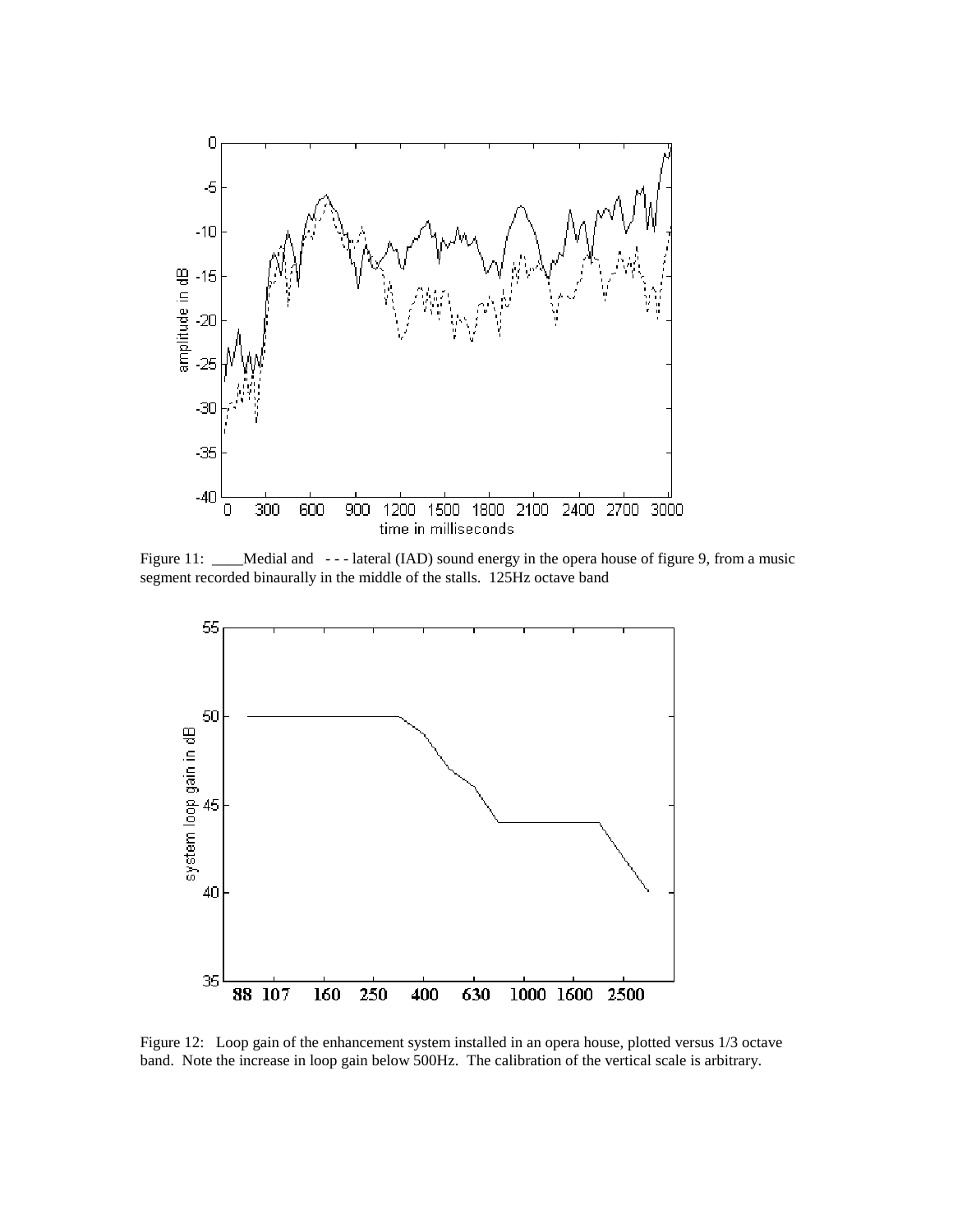

Figure 13: LEDT and EDT values in the opera house of figure 12, but with a flat loop gain. System set for ballet.

\_\_\_\_ EDT, system on  $\equiv$   $\equiv$  LEDT, system on - - - - LEDT, system off